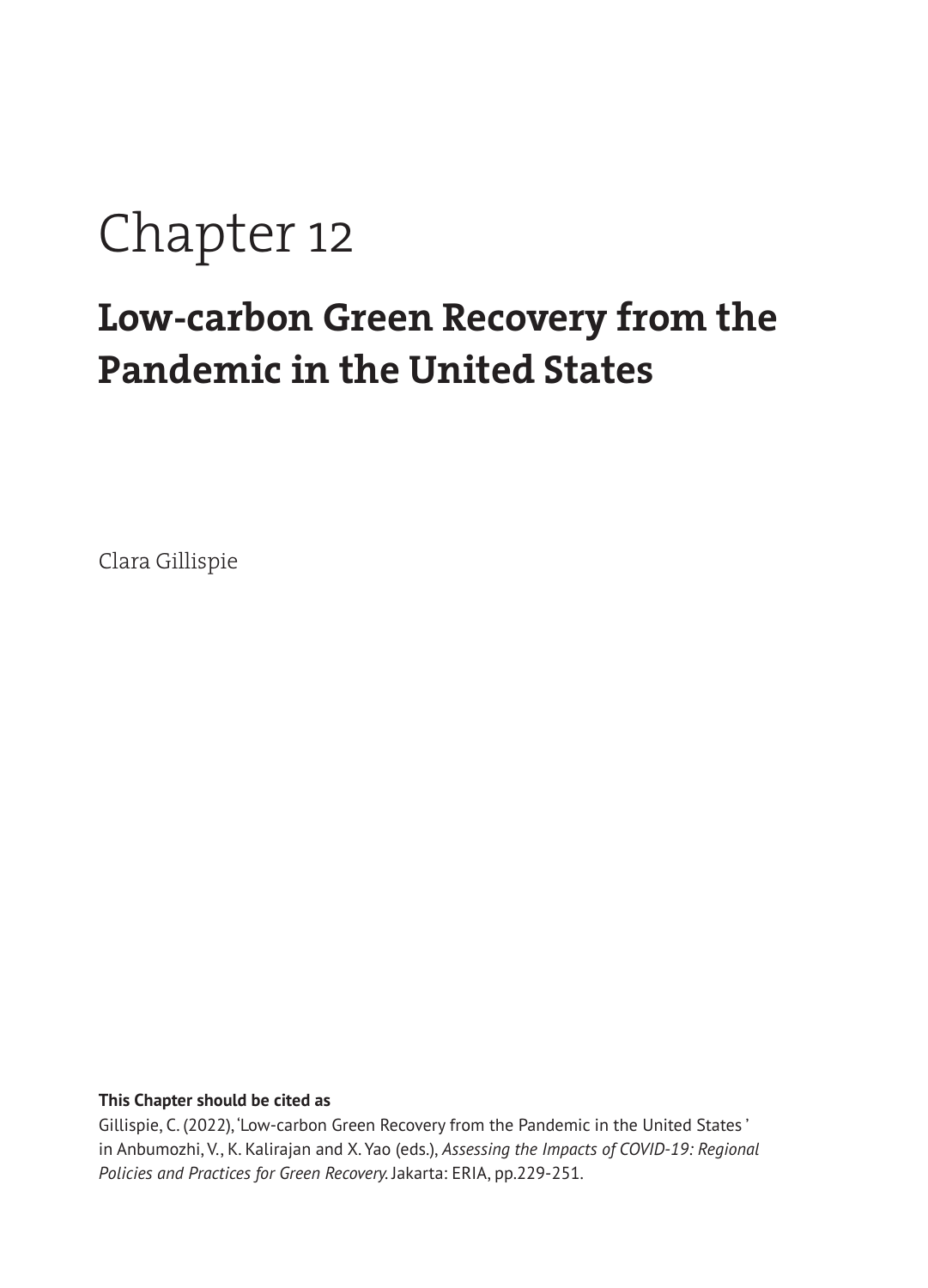# Chapter 12

# **Low-carbon Green Recovery from the Pandemic in the United States**

Clara Gillispie

National Bureau of Asian Research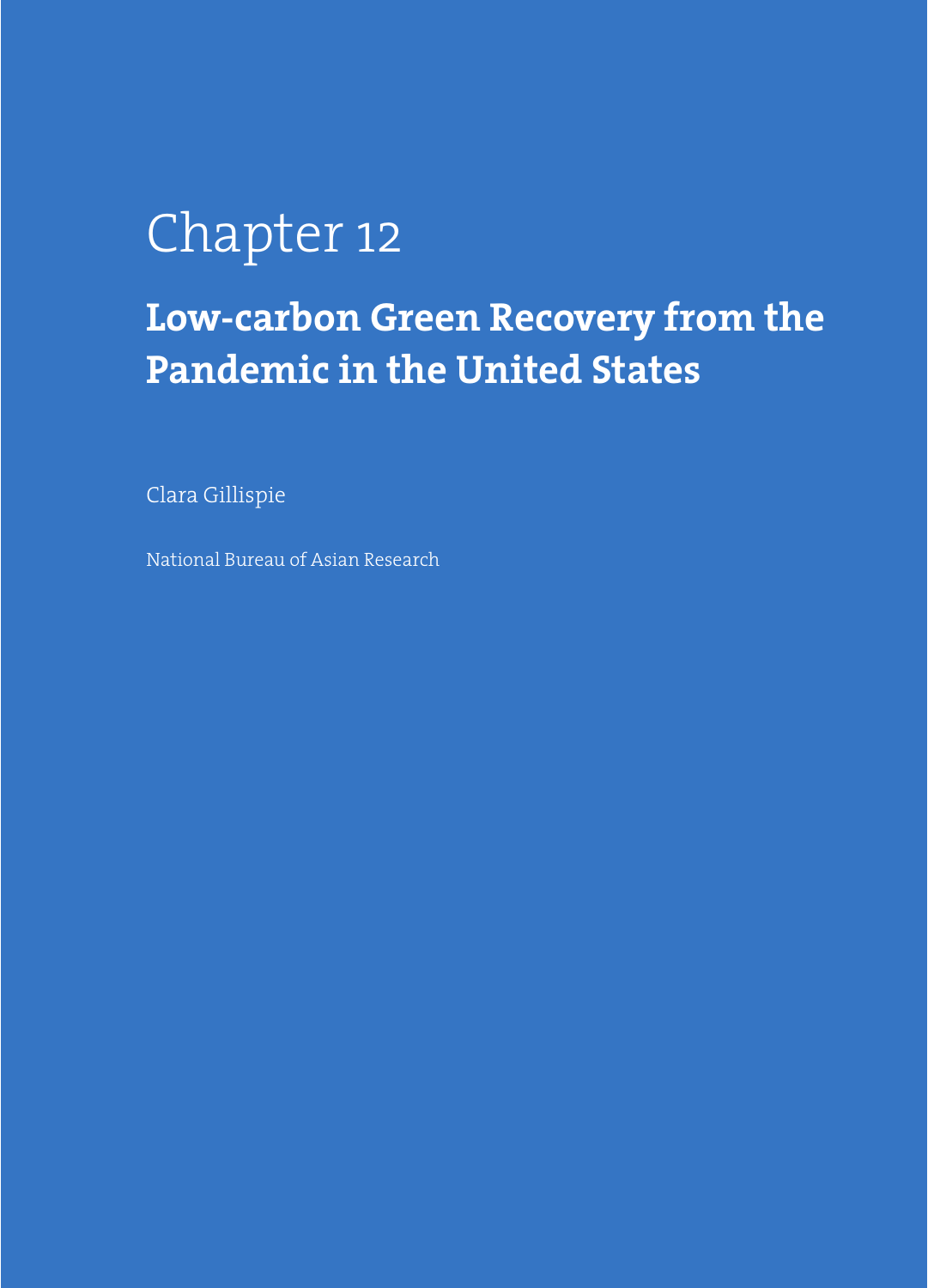## **Chapter 12: Low Carbon Green Recovery from the Pandemic in the United States**

| 1. Setting the Scene: From Pandemic Crisis to Systems Change | 231 |
|--------------------------------------------------------------|-----|
| 2. Low-carbon Green Growth During the Pandemic               | 234 |
| 3. Composition of Recovery and Stimulus Packages             | 237 |
| 4. Recommendations                                           | 243 |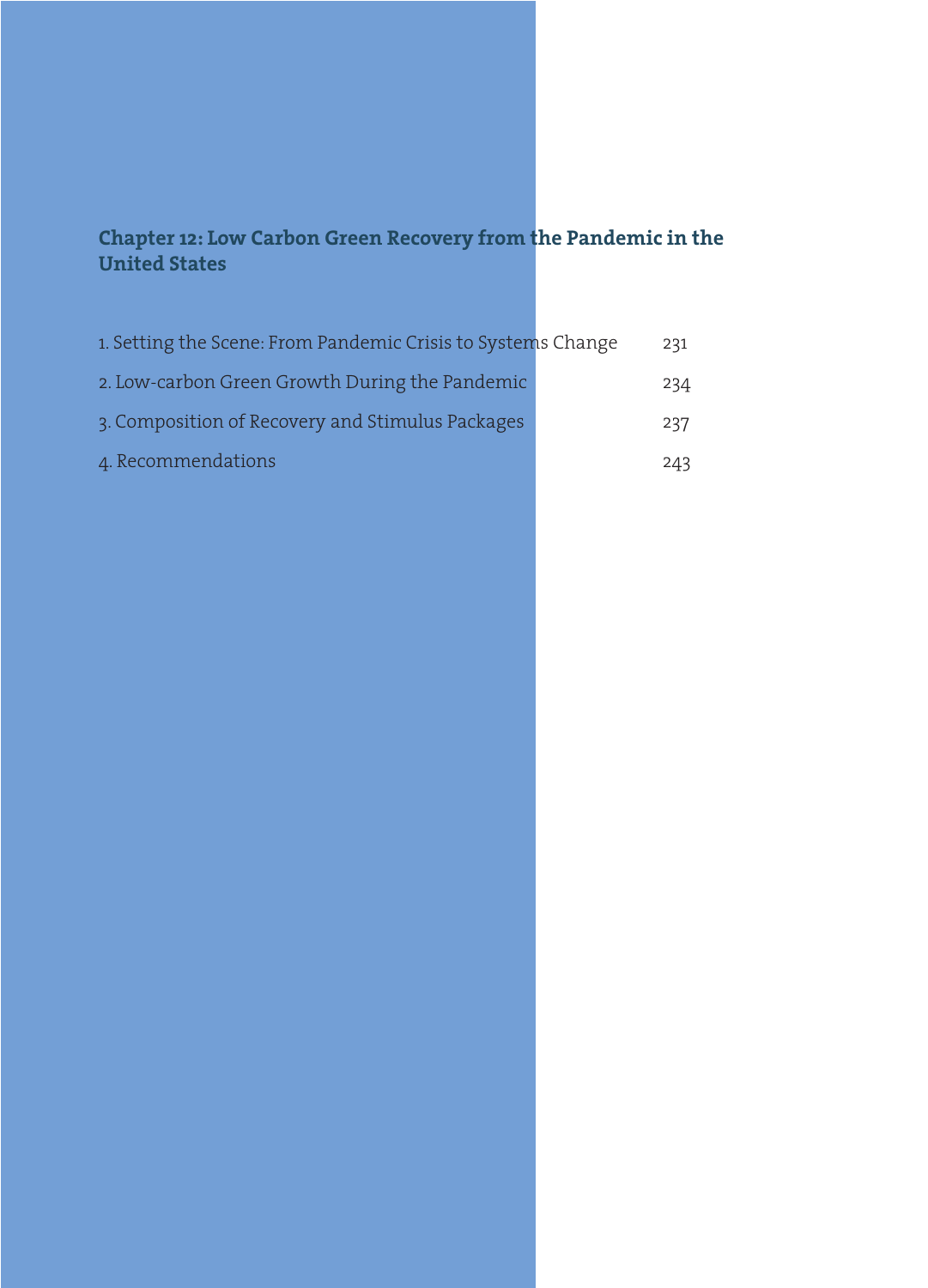# **1. Setting the Scene: From Pandemic Crisis to Systems Change**

#### **1.1. Pandemic situation**

The United States (US) declared COVID-19 to be a public health emergency on 31 January 2020 (HHS Press Office, 2020). As of 31 December 2021, the country has had nearly 55 million cases, over 450,000 of which were recorded within the preceding 7 days (US CDC, 2022). Roughly 823,000 people have died, with some models estimating that domestic fatalities will surpass 900,000 in early 2022 (US CDC, 2022; Institute for Health Metrics and Evaluation, 2022).

To date, containment measures have varied by state and even by county. In March and April 2020, many places in the country implemented 'stay-at-home' orders, heavily restricting both business and travel activity. However, these orders have subsequently been rolled back and many (but not all) state- and local-level governments have instead turned to more targeted interventions. Such interventions include limiting the size of public gatherings, restricting the operations of certain entities (e.g. restaurants, gyms, and schools), and requiring the use of masks in various situations; the restrictiveness of these interventions is then finetuned based on factors such as local outbreak and hospitalisation trends. Although the US Centers for Disease Control and Prevention (US CDC) has offered guidance on how to operationalise these and other related interventions, no nationwide order has been mandated.

Breakthroughs in the viability and availability of several vaccines have also provided communities with additional tools for combatting the virus' spread. However, vaccination rates continue to vary widely across the country, as does adherence to certain practices, such as social distancing and the use of masks. When coupled with continued (and in some cases, growing) strains on healthcare infrastructure, this suggests that for the US, the pandemic remains a crisis that is both ongoing and likely to result in additional longer-term societal impacts. An essential first-order task for the US thus remains getting the outbreak under control; anything short of this will further exacerbate human suffering and undermine efforts to promote economic recovery.

#### **1.2. Economic situation**

COVID-19 has had a profound impact on the US economy. As shown in Figure 12.1, US gross domestic product (GDP) fell at an annualised rate of 31.4% between April and July 2020, in what some analysts have characterised as the 'biggest blow [to the economy] since the Great Depression' (US BEA, 2020a; Mutikani, 2020). Broken down by industry, GDP from private goodsproducing industries fell 34.4%, led by decreases in durable goods manufacturing. Contributions from private services-producing industries also fell, by 33.1%, with steep declines in several areas (including accommodation and food services; transportation and warehousing; and entertainment), which were offset somewhat by increases in finance and insurance (US BEA, 2020a).

However, as early as mid-2020, signs of at least a partial economic recovery were already apparent.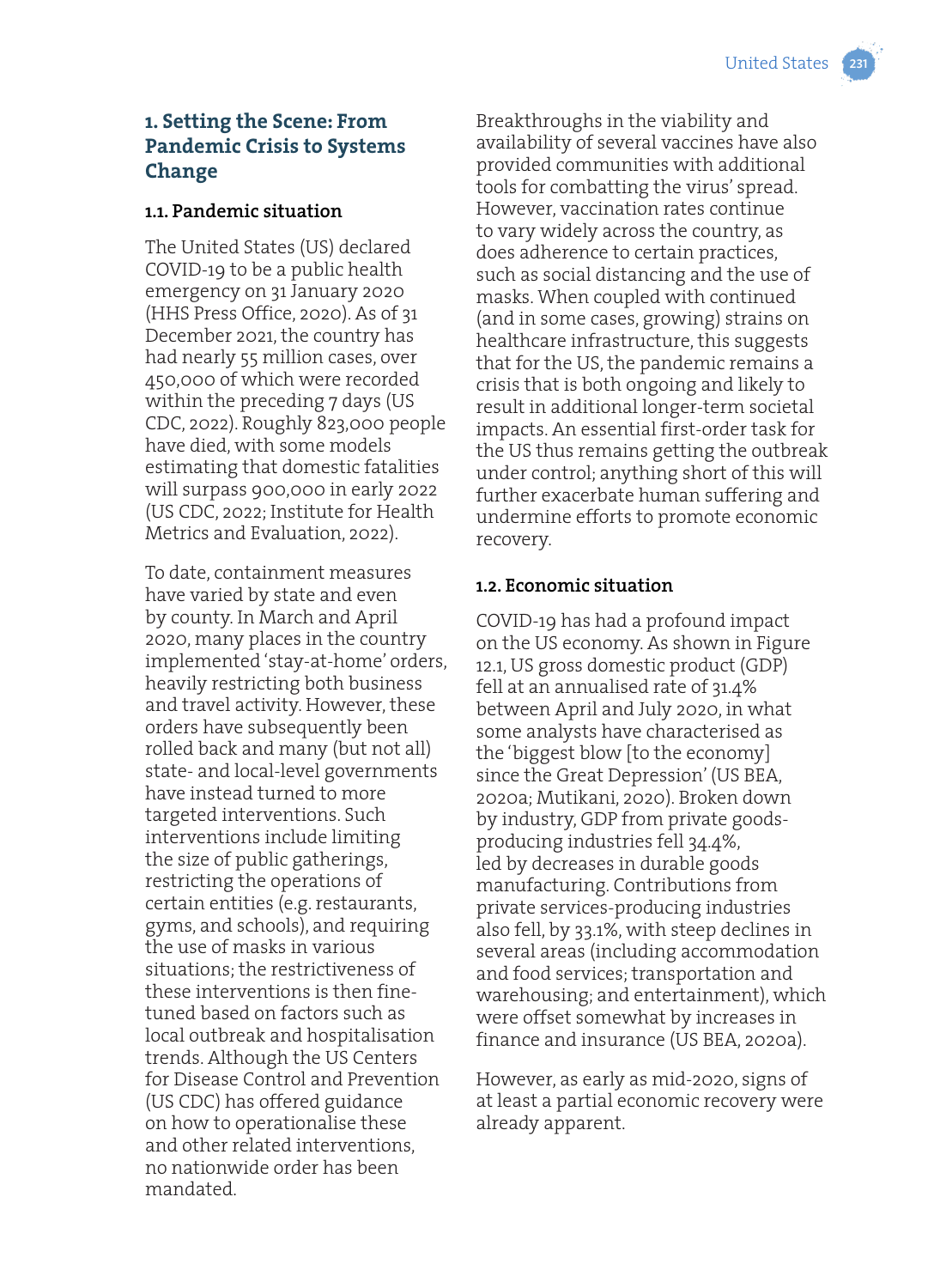



Source: US BEA (2020a).

With the easing of stay-at-home orders, some business activities that had been postponed or restricted began to resume (US BEA, 2020b); the initial COVID-19 stimulus also began to reach impacted businesses and individuals during this period.<sup>1</sup> Subsequently, the US saw a sizeable rebound in its GDP growth in Q3 and higher-than-typical growth rates in each of the next 3 quarters. A return to a pre-pandemic level of real GDP is now anticipated to have occurred in mid-2021 (Wolfram, 2021).

Even so, the US' economic recovery has been uneven and is arguably still incomplete; key evidence here is the state of employment. Roughly 6.5 million people were recorded as unemployed in December 2021 – significantly less than peak unemployment in April 2020 yet still above the levels recorded in February 2020 (US BLS, 2021). As highlighted in Figure 12.2, employment in fields such as leisure and hospitality, government, and even education and health services all remain well-

1 More on US COVID-19 relief is explored in Section 3 of this chapter.

below February 2020 levels – to the extent that despite seeing job growth in some areas (e.g. transportation and warehousing), US nonfarm employment is still down 2.87 million jobs overall since the onset of the pandemic (US BLS, 2022).<sup>2</sup> Meanwhile, although teleworking continues to enable new patterns in and opportunities for work, several studies have cautioned that this trend alone is unlikely to support a full rebound in employment. Amongst other reasons, this is due to modelling suggesting that only one-third of the kinds of jobs typically available within the US can be done remotely (Dingel and Nieman, 2020; Guyot and Sawhill, 2020).

Looking to the energy sector, in particular, disruptions in travel, supply chains, and regular business

<sup>2</sup> Some of this shortfall likely reflects challenges in filling otherwise available positions (e.g. nursing and elder care have seen an increase in people quitting their jobs to then exit these sub-fields). Even so, given that unemployment overall remains elevated, this suggests a potential mismatch in the labour market that will need to be addressed.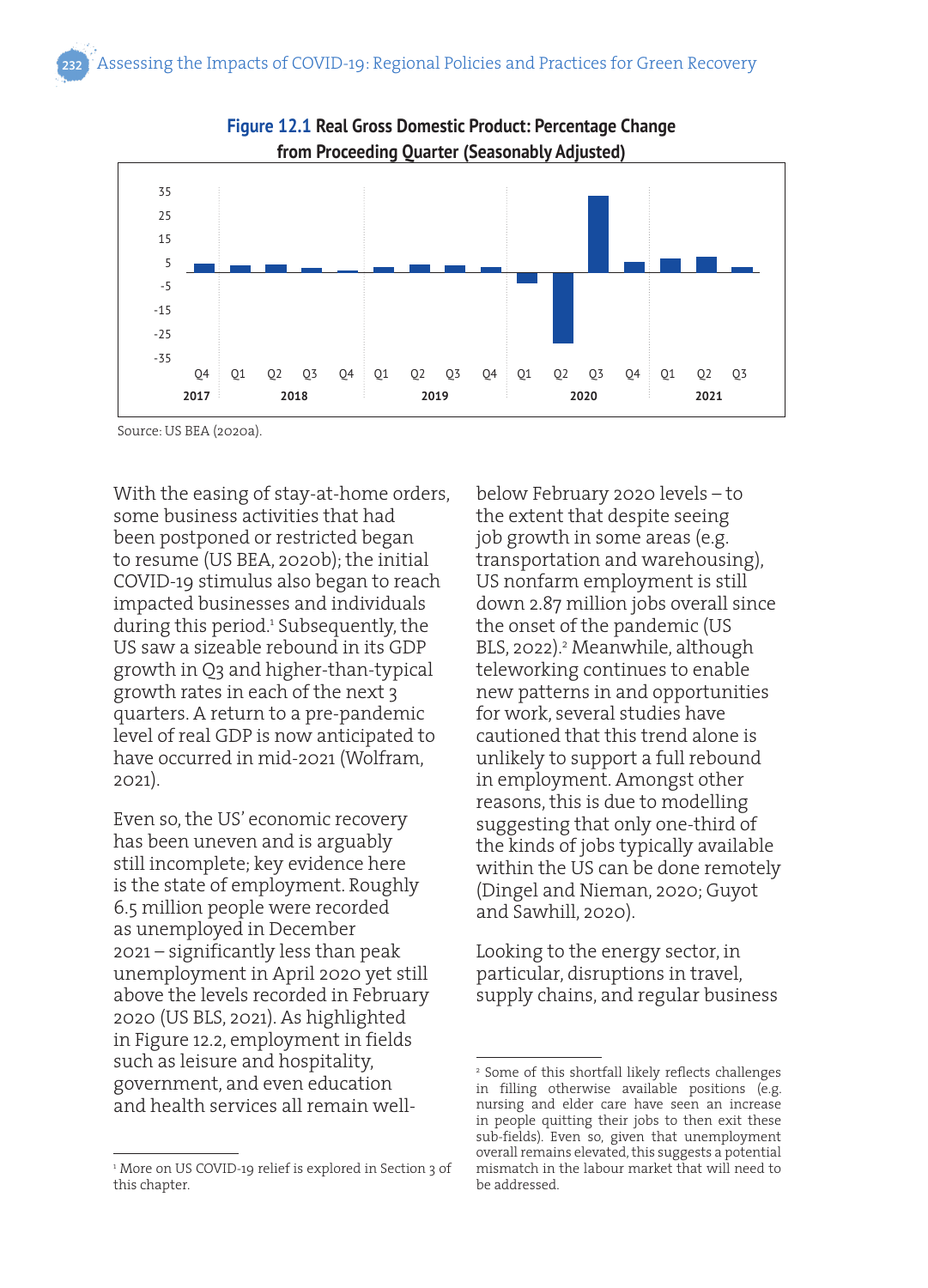patterns have had a pronounced impact on its employment situation. Prior to the pandemic, this sector was one of the US' fastest growing job markets. Yet, the US Department of Energy (US DOE) estimates that the sector shed roughly 1.4 million jobs in the first half of 2020; even with a notable recovery in the second half of the year, sector employment remained 840,000 jobs below its pre-pandemic peak as of yearend 2020. Of these losses, energy efficiency jobs made up the largest volume (271,700 jobs), followed by those tied to motor vehicles (231,200 jobs) and fuels (211,200 jobs). A similar study for 2021 has yet to be finalised but is expected to show that a full recovery in sector employment remains elusive (US DOE, 2021).

These energy sector trends have important implications for the shape of the US' wider economic recovery. More precisely, studies have argued that 'building back better' from the crisis continues to require policy attention on both improving the resiliency of currently struggling firms and promoting expansion into areas that show strong potential for growth (Baily, 2020). How these considerations apply when thinking about US energy outlooks is thus explored in the next section.



#### **Figure 12.2 Changes in US Nonfarm Employment Between February 2020 and January 2022 (Seasonally Adjusted, in Thousands)**

Source: US BLS (2022).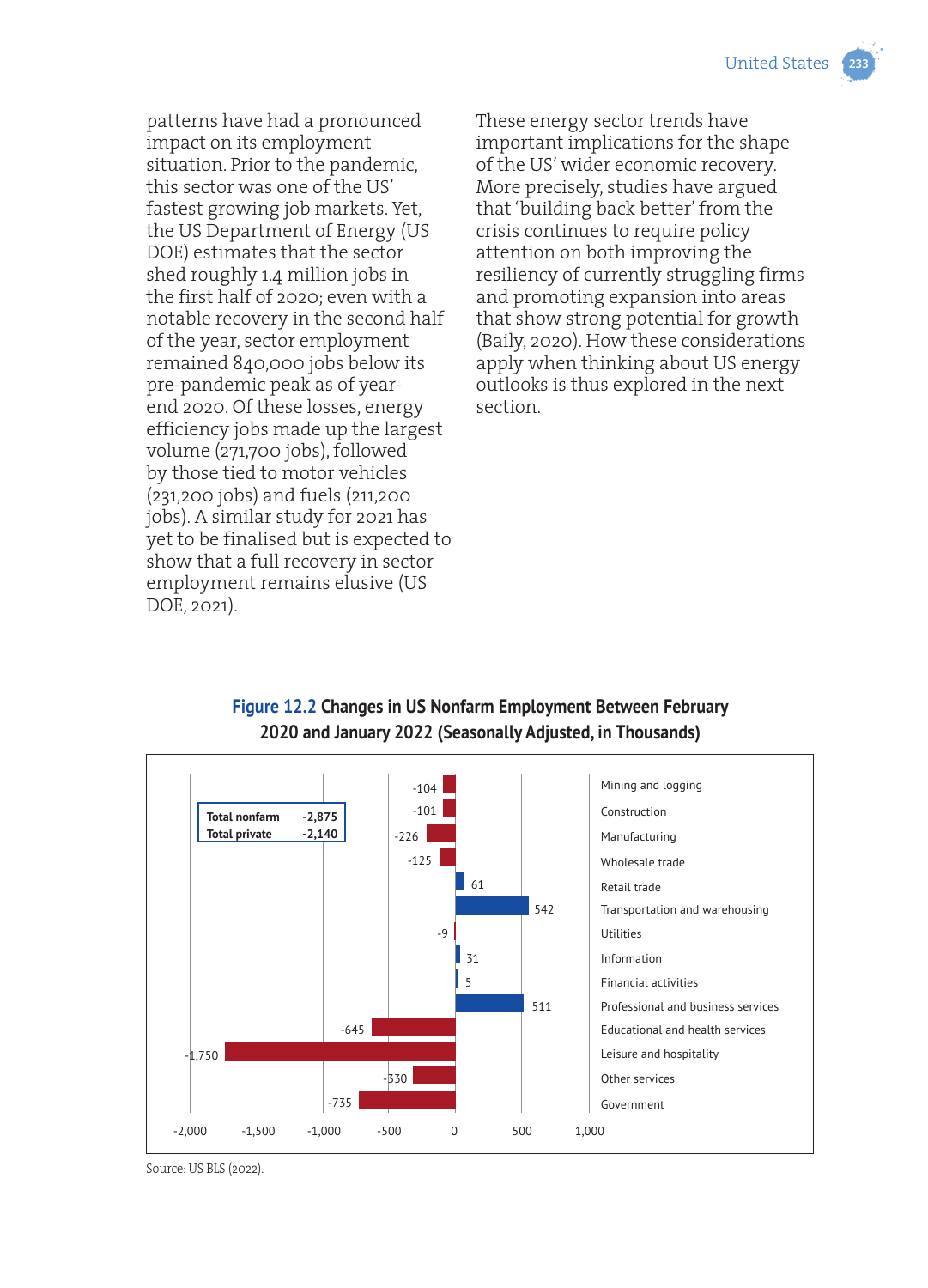#### **2. Low-carbon Green Growth During the Pandemic**

#### **2.1 Energy consumption and CO2 outlooks**

Going into 2020, the US Energy Information Administration (US EIA) had projected that US carbon dioxide (CO2) emissions would decline slightly over the course of the year, even as the country's overall energy consumption increased (US EIA, 2020a).3 Yet as might be expected, since the onset of the pandemic, US energy demand patterns have undergone a series of dramatic changes; some of which may ultimately prove to be purely near-term phenomena.

Amongst these shifts, the US EIA notes that energy consumption in the transportation sector fell by 15% in 2020 as travel restrictions and avoidance severely curtailed demand. Dampened business activities and the shift towards remote work also drove decreased energy consumption in the commercial and industrial sectors, by 7% and 5%, respectively. Meanwhile, whilst stay-at-home orders led to more people spending more time at home, a relatively warm year encouraged less use of home heating. Residential consumption thus also fell, though by a relatively modest 1% (US EIA, 2021f).

The collective impact of these shifts was that between 2019 and 2020, total US energy consumption fell from 100 to 93 quadrillion British thermal units ('quads'), the largest recorded decrease in the US EIA's 60-year history (US EIA,

2021f). As part of this, consumption of all fossil fuels declined, with especially steep year-on-year declines in petroleum (-13%) and coal (-19%) (US EIA, 2020f).4 Notably, analysis by the US EIA has suggested that for coal, this level of decline was due to not only a decrease in overall US electricity consumption but also an increase in the rate of switching within the power sector (US EIA, 2021d). Indeed, a key departure from otherwise downward consumption trends in 2020 can be seen in US demand for cleaner power, with both wind and solar consumption ultimately seeing a net increase during this period (US EIA, n.d.).

Correspondingly, US CO2 emissions decreased in 2020 by 570 million metric tonnes (a roughly 11% yearon-year decrease) (US EIA, 2021h). However, this level of emission reduction is anticipated to be short-lived. To this point, the US EIA estimates that US CO2 emissions rose by roughly 300 million metric tonnes (or 7%) in 2021 as economic activity continued to recover (US EIA, 2021c). This is not to say that COVID-19 has had no longer-term impact on US energy consumption patterns – indeed, decarbonisation of the power sector appears to have sped up as gains by wind and solar continue to prove resilient. Rather, this level of emissions rebound highlights that in the near term, some sectors (e.g. transportation and industry) have more limited means by which they can pursue

<sup>3</sup> A key assumption here was the role of continued fuel switching in the power sector, based on increasingly favourable economics for wind and solar, as well as the sustained competitiveness of natural gas.

<sup>4</sup> U.S. BEA. Gross Domestic Product, Third Quarter 2020 (Advance Estimate). U.S. Bureau of Economic Analysis (BEA). October 29, 2020. https://www. bea.gov/data/gdp/gross-domestic-product (accessed on November 1, 2020).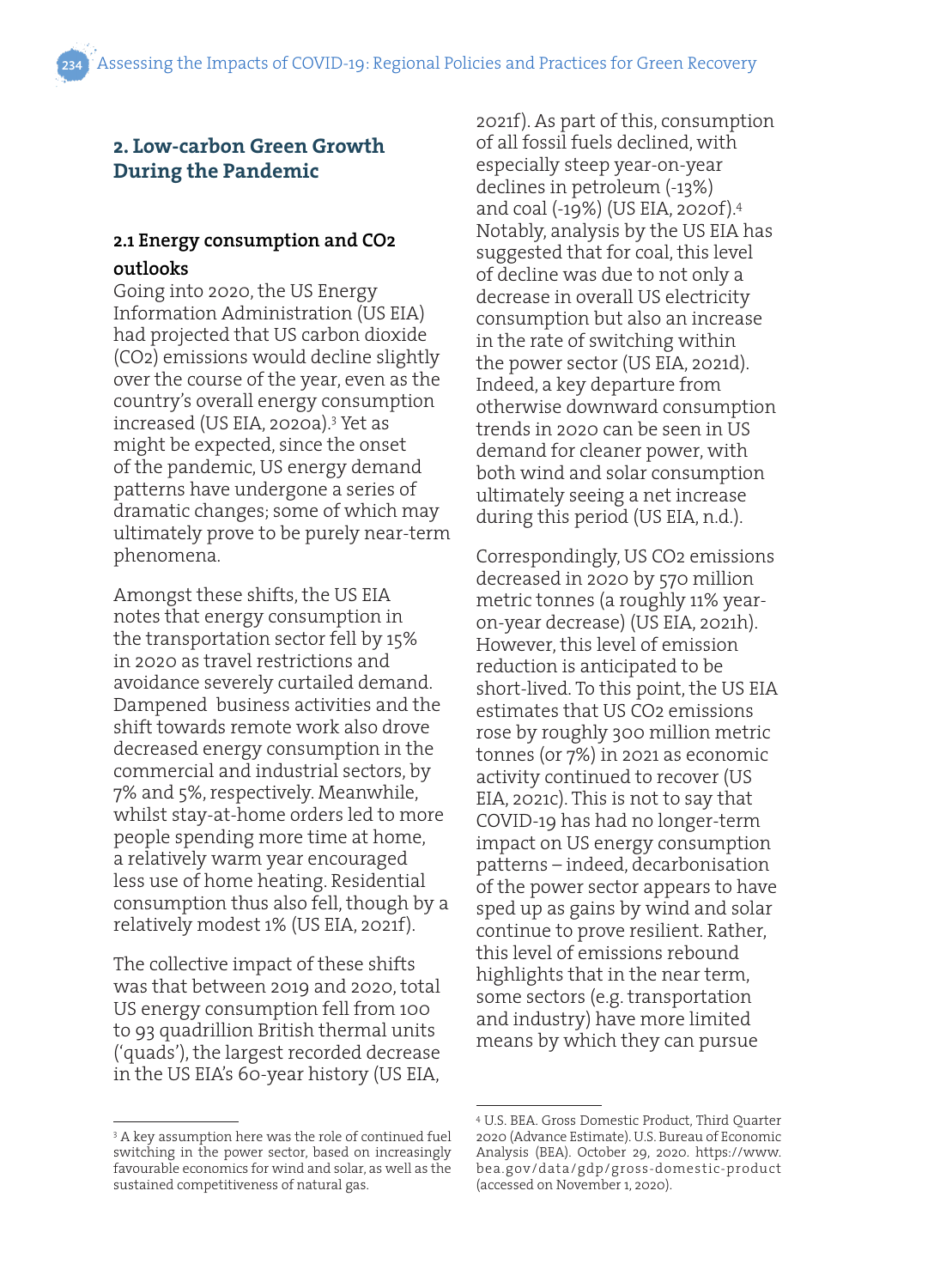radical decarbonisation amidst rising energy demand.

Longer-term, US EIA modelling suggests that under a businessas-usual scenario, US emissions will decline through 2035 but then climb again through 2050. Key to this picture is that as trade and economic activity continue to increase, so will demand for transportation-related uses of energy. Although both efficiency improvements and the greater adoption of electric vehicles are anticipated to play a role in dampening energy demand and CO2 emission growth, current trends here are assumed to be insufficient to peak oil demand before 2050 (US EIA, 2021a).

#### **2.2. Production trends**

US energy production was at an all-time high prior to the onset of the pandemic, reaching 101.4 quads in 2019 (US EIA, 2020d). Oil and natural gas accounted for roughly two-thirds of this total, representing a high degree of overall exposure to the industry in US production patterns. Even so, it is worth noting that production linked to renewable energy also recorded new highs in 2019 (US EIA, 2020a).

Both domestic and international markets are important destinations for US energy supplies. Thus, when global energy demand underwent an unprecedented drop in Q2 2020, many producers felt this shock both immediately and painfully. A particularly steep decline in transportation-linked demand, for example, led to escalating pricedriven shut-ins of US oil production

over the course of the year, with crude oil production falling 'from a peak of nearly 13 million barrels per day (b/d) in November 2019 to [an] average [of] 11.3 million b/d in 2020 and 11 million b/d in the first 10 months of 2021' (Cahill, 2021). Natural gas production likewise declined in response to market shifts and remains below 2019 levels. Coal production – already expected to decline during this period – also dropped off more than previously anticipated (US EIA, 2021b; US EIA, 2021a).

In contrast with the above, US renewable energy production has continued to hit new highs during the pandemic. Wind and solar have been the primary drivers of this increase, as domestic demand for both sources remained resilient and important new capacity installations came online in 2020 (including 15 GW of new capacity in offshore wind) (US EIA 2021a; IEA, 2021b). In turn, these positive gains meant that some areas of the clean energy sector even added new jobs in 2020, further bolstering outlooks for increasing clean energy production (US DOE, 2021).

Looking ahead, the US EIA anticipates that the current pace of recovery in US and global energy demand will enable US oil and natural gas production to return to their respective 2019 levels by 2023. After this point, production of both fuels is then expected to continue to hit record highs through mid-century. Key to this picture are expectations about robust demand growth in some foreign markets – particularly in parts of Asia – boosting oil and natural gas prices and making a case for increasing US exports (US EIA, 2021a).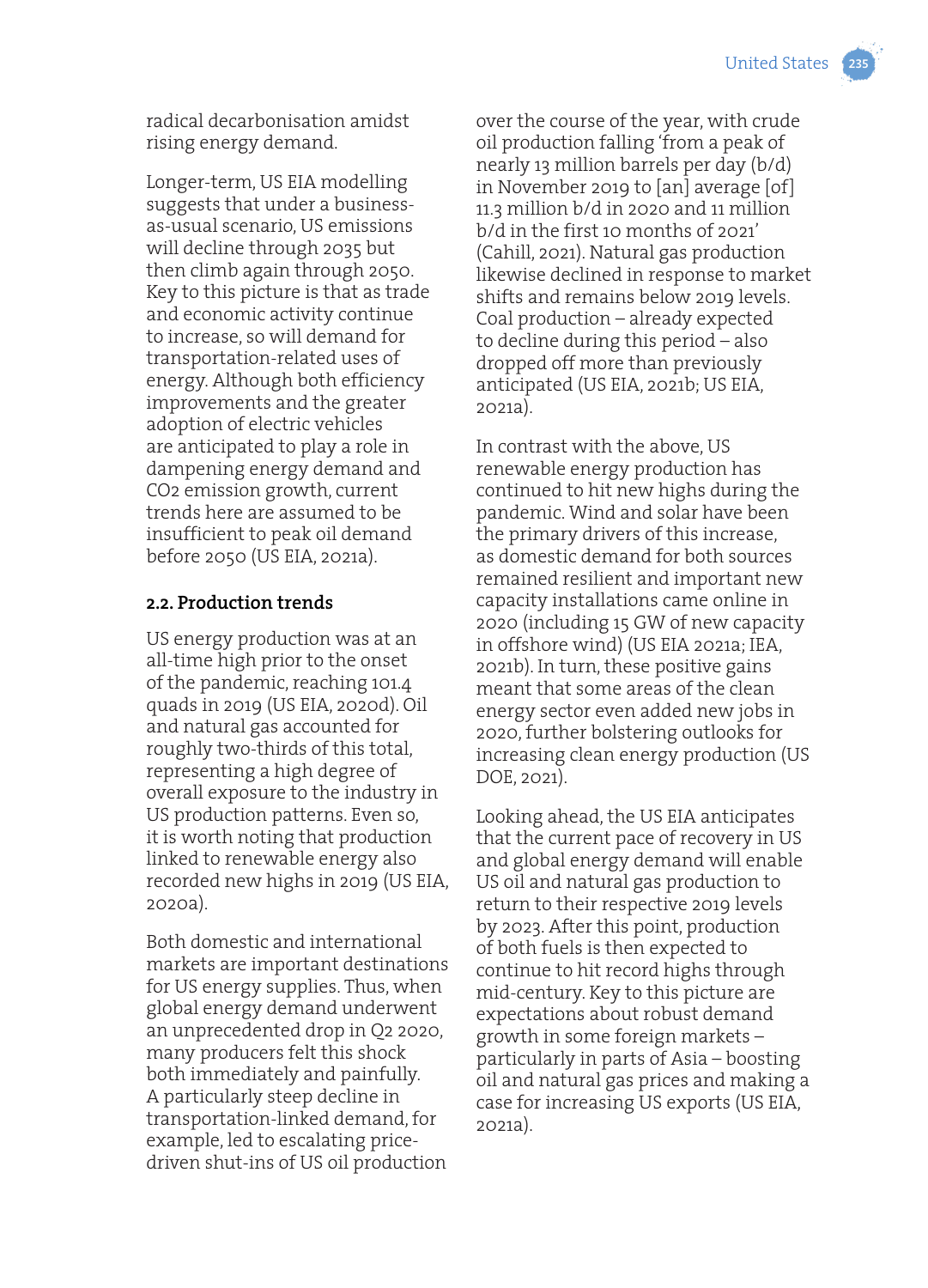Even so, it should be noted that US oil and natural gas players have had to adapt to weather the interim market shock, with 2020 seeing a rash of industry restructuring as a means of reducing operational costs (Cahill, 2021). This suggests that even as oil and natural gas production levels continue to recover, lost jobs in this sub-sector are unlikely to return at a matching pace.

Returning energy demand is also anticipated to support the case for increasing energy production from renewable sources. However, several caveats apply here as well when thinking about US industry futures. Amongst these is that 2020 was an important cut-off for several renewable energy tax credits – and, as such, some developers raced to complete relevant projects during this window (with the pace of new project completions expected to then slow in subsequent years). This suggests that the kinds of growth observed in US renewable energy production during this period may not be fully replicable absent new financial incentives or improvements in market conditions.

#### **2.3. Investment trends**

The International Energy Agency (IEA) estimates that US energy investment declined by 25% in 2020, primarily driven by the US' exposure to the oil and natural gas sector (IEA, 2020a). Investments by US shale companies, for example, underwent a particularly pronounced decline – 45% – driven by supply shut-ins as well as a 50% increase in shale financing costs; two factors which, even with restructuring efforts, still led to a surge of bankruptcies in the industry (IEA, 2020b). Meanwhile, clean energy investment also fell across the board. Energy efficiency investments, for

example, declined from US\$42 billion in 2019 to US\$34 billion 2020, whilst investment in renewable power declined from US\$46 billion in 2019 to US\$44 billion in 2020 (IEA, 2020c). (See Figure 12.3 for more on US energy investment by sector.)

As of 31 December 2021, US energy investment has yet to return to pre-pandemic levels. However, investment has continued to rebound over the course of the past year as global energy demand outlooks improve and some paused US projects have been able to restart (IEA, 2021b). Encouragingly, some of the fastest recovery appears to be tied to renewable energy investment: solar PV investment, for example, is anticipated to have grown by over 10% in 2021 (IEA, 2021b). Meanwhile, in May 2021 the federal government also greenlit the construction and operation of the 800 MW Vineyard Wind project – the country's first such large-scale offshore wind project – sending a positive signal to investors about the future of offshore wind in the US (IEA, 2021b).

Even so, two concerns stand out when thinking longer term. First, both the US and the wider Asia-Pacific continue to struggle with underinvestment in basic energy infrastructure. If not addressed, this could limit the technical viability of greater utilisation of wind and solar energy – and have knock-on effects for how well US projects focused on new capacity installations at home and abroad are able to sustain their investment momentum. Second, the slower rebound in US oil and natural gas investment does not necessarily mean that US energy investment patterns are becoming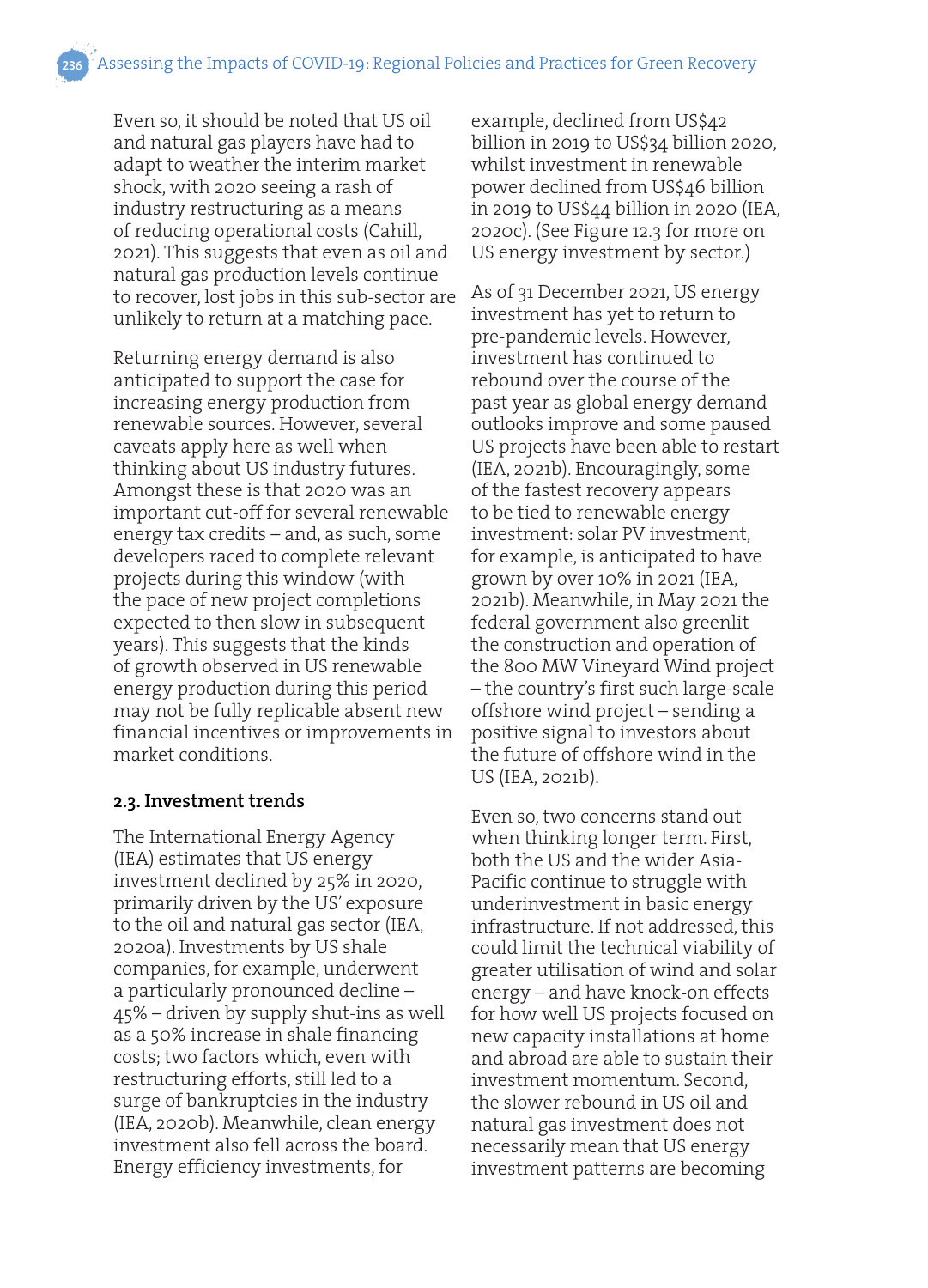

**Figure 12.3 US Energy Investment by Sector (US\$ billion)**

Source: IEA (2020c).

'greener'. Tight operating margins here might ultimately mean, for example, reduced industry spending on researching and deploying clean consumption tools – narrowing the otherwise expected pathways for reaching net-zero emissions by midcentury and raising challenging questions about what recovery really means.

## **3. Composition of Recovery and Stimulus Packages**

#### **3.1 Overview**

Figure 12.4 shows a timeline of US COVID-19 relief legislation to date. As of 31 August 2021, the US Government Accountability Office estimates that the US Congress had appropriated roughly US\$4.8 trillion to COVID-19 relief, of which US\$3.9 trillion had been obligated (US GAO, 2021b). Roughly 39% of these obligated funds are tied to unemployment insurance and individual cash payments, whilst business loan programmes operated by the Small Business Administration account for an additional 21%. (See

Table 12.2 for a further breakdown of spending.) Although the US Congress is continuing to debate the merits of passing additional recovery legislation – including a proposed Build Back Better Act – the likelihood and specific composition of any next-round stimulus is unclear as of 31 December 2021.

Additional federal action to stimulate economic activity or provide relief has taken several forms. Select actions have included pausing student loan repayments, lowering federal interest rates (to 'support the easier flow of credit'), and approving targeted and blanket regulatory rollbacks (to 'boost the competitiveness of US industry') (IMF, 2020). Numerous state and local governments have also established their own supplemental initiatives, including establishing emergency grants and utility bill forgiveness programmes.

### **3.2. Energy sector-related COVID-19 relief**

Initial rounds of US COVID-19 relief largely touched on energy sector concerns in only a broad sense, via making business loans, tax credits, and other relief available to struggling US firms generally.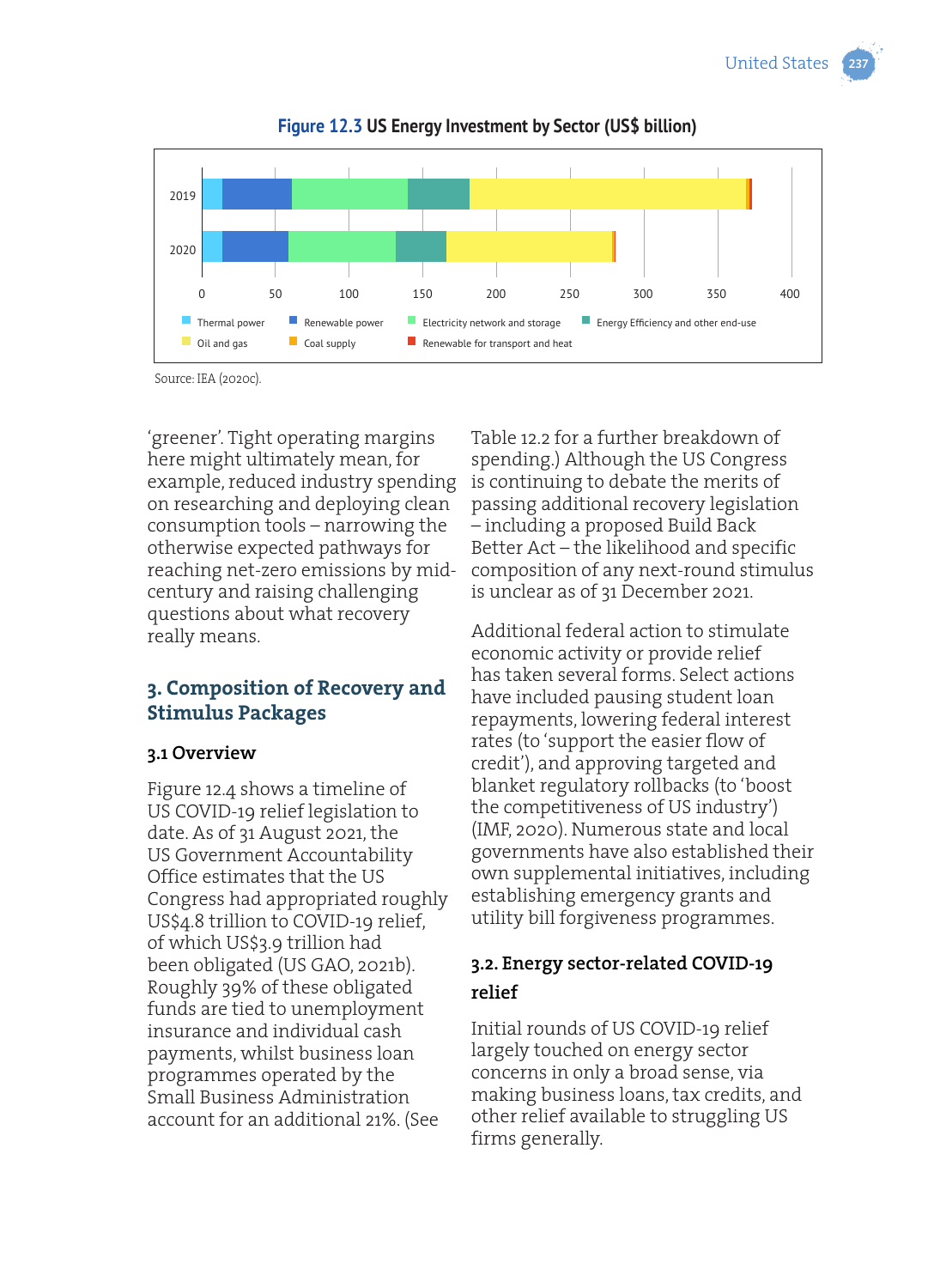

#### **Figure 12.4 Timeline of Federal COVID-19 Relief**

Source: IEA (2020c).

To that end, several independent assessments have suggested that this approach enabled US oil, natural gas, and coal players to apply for substantial relief at an early date, with just 77 such firms receiving the equivalent of US\$8.2 billion in benefits from tax code changes in the CARES Act alone (Butler, Mufson, and MacMillan, 2020; DeConcini Neuberger, 2020; Bailout Watch, 2021). Changes to US federal environmental protection rules (including on methane emissions) also reduced formal regulatory requirements on some domestic producers, although it is unclear whether firms have made noteworthy operational changes on this basis to date.

Clean energy players arguably benefited less from the federal government's initial approach to relief. For example, several notable tax code changes were designed to provide relief to US businesses via allowing them to request refunds on taxes paid in prior years. Such changes enabled sizeable tax credits for some deeply indebted oil and natural gas firms (who had otherwise recorded high profits in recent years) but had

more limited relevance to renewable energy and energy efficiency firms (whose revenues saw less-extreme swings) (DeConcini and Neuberger, 2020; Kusnetz, 2021). Meanwhile, in May 2020, the Trump administration announced that it was ending a 2-year rent holiday for wind and solar companies operating on public lands, handing these firms massive retroactive bills (Groom, 2020). As scholars at the World Resources Institute have aptly observed, this occurred during roughly the same period that the federal government approved a dramatic reduction in the royalties required to produce oil and natural gas on public lands, suggesting a lack of parity in early sectoral relief (DeConcini and Neuberger, 2020).

Subsequent federal government efforts have expanded relief available to clean energy projects and firms. The Consolidated Appropriations Act, 2021, for example, provides a 2-year extension of the Solar Investment Tax Credit as well as 'more supportive terms for renewable energy projects to access federal lands' (Runyon, 2021). It also includes targeted stimulus for projects linked to renewable energy – including solar (US\$1.5 billion) and wind (US\$625 million) – as well as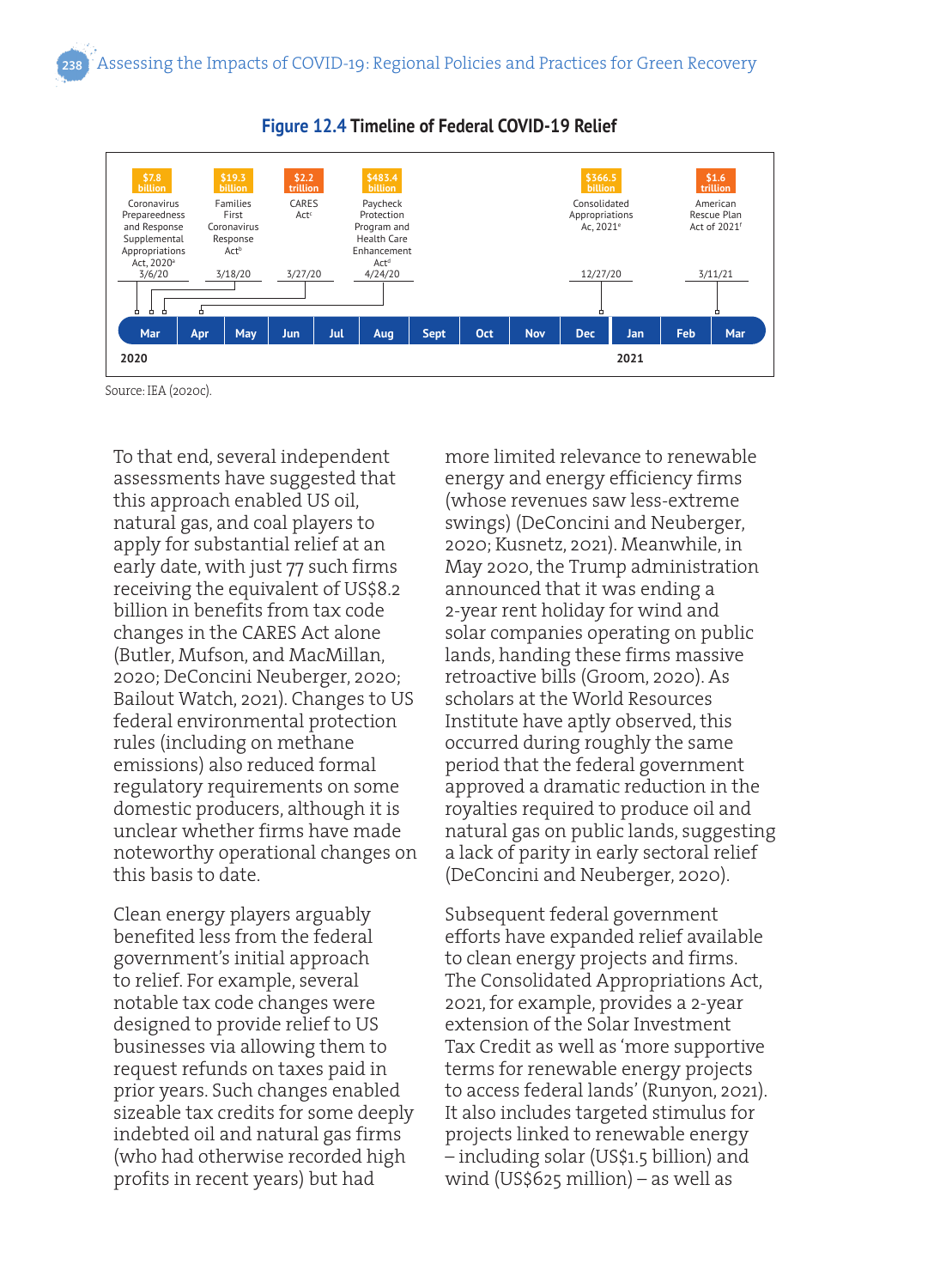| Major spending area <sup>a</sup>                                                             | <b>Total</b><br>appropriations <sup>b</sup><br>(\$ in billions) | <b>Total</b><br>obligations <sup>c</sup><br>(\$ in billions) | <b>Total</b><br>expenditures <sup>c</sup><br>(\$ in billions) |
|----------------------------------------------------------------------------------------------|-----------------------------------------------------------------|--------------------------------------------------------------|---------------------------------------------------------------|
| Unemployment Insurance<br>(Department of Labor)                                              | 858.6                                                           | 660.3                                                        | 650.2                                                         |
| <b>Economic Impact Payments</b><br>(Department of the Treasury)                              | 855.3                                                           | 841.6                                                        | 841.6                                                         |
| <b>Business Loan Programs</b><br>(Small Business Administration)                             | 838.0                                                           | 829.6                                                        | 827.6 <sup>d</sup>                                            |
| Public Health and Social Services Emergeny Fund<br>(Departmenr of Health and Human Services) | 350.1                                                           | 240.0                                                        | 172.1                                                         |
| Coronavirus State and Local Fiscal Recovery Funds<br>(Department of the Treasury)            | 350.0                                                           | 239.8                                                        | 239.8                                                         |
| <b>Education Stabilization Funds</b><br>(Department of Education)                            | 278.6                                                           | 257.0                                                        | 51.7                                                          |
| Coronavirus Relief Fund<br>(Department of the Treasury)                                      | 150.0                                                           | 149.9                                                        | 149.9                                                         |
| Disaster Relief Fund<br>(Department of Homeland Security) <sup>e</sup>                       | 97.0                                                            | 63.8                                                         | 9.9                                                           |
| Suplemental Nutrition Assistance Programs<br>(Department of the Agriculture)                 | 91.7                                                            | 66.1                                                         | 64.6                                                          |
| Other areas <sup>f</sup>                                                                     | 881.6                                                           | 532.4                                                        | 391.9                                                         |
| Total <sup>9</sup>                                                                           | 4,750.9                                                         | 3,880.1                                                      | 3,399.3                                                       |

### **Table 12.1 Federal COVID-19 Relief Appropriations, Obligations, and Expenditures as of 31 August 2021**

Source: US GAO (2021a).

other technologies that enable cleaner energy consumption, such as advanced transportation (US\$2.6 billion) and energy-grid projects (US\$3.44 billion) (Consolidated Appropriations Act, 2021; Shieber, 2020). Even so, this act and other legislation have also continued to provide new support to fossil fuel players and have done so without requiring that recipients subsequently heighten their commitments to cleaner production.

# **3.3. Implications for a lowcarbon growth trajectory, Paris commitments, and the 2030 Agenda**

In its original Intended Nationally Determined Contribution (INDC) submission, the US pledged to reduce net greenhouse gas (GHG) emissions by 26%–28% from their 2005 levels

by 2025. Although the Trump administration announced that it intended to formally withdraw from the Paris Climate Accord in November 2020, this decision was ultimately reversed by a then-incoming Biden administration.

Subsequently, the US has submitted a revised INDC, committing to reduce its GHG emission levels by 50%-52% from their 2005 levels by 2030, with a further goal of 100% carbon-pollution free power generation by 2035 (since updated to 2030). Meanwhile, an executive order announced in August 2021 sets an additional goal that '50% of all new passenger cars and light trucks sold in 2030 be zero-emission vehicles' (Executive Office of the President of the United States, 2021).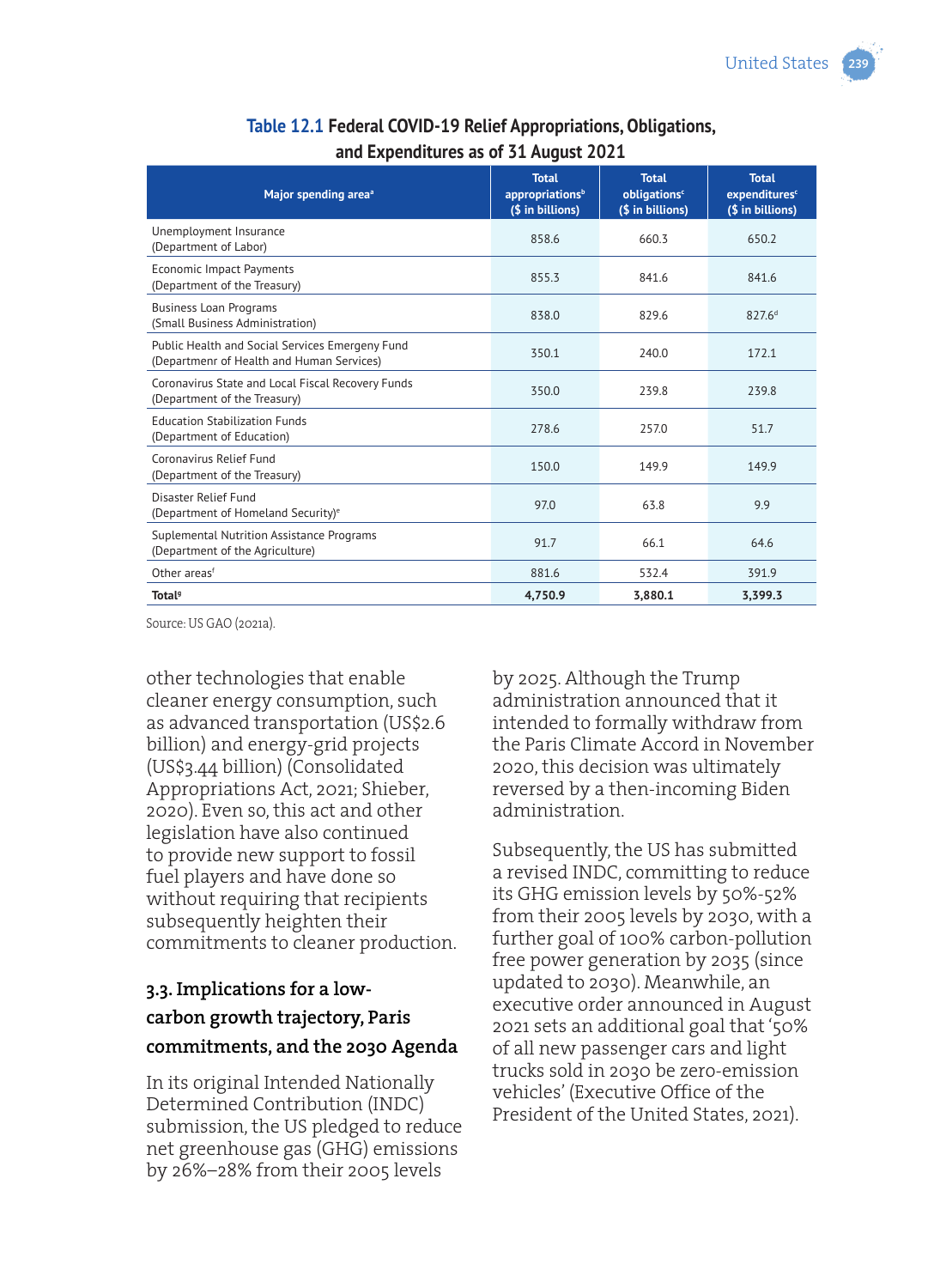Several studies have found that despite this high degree of policy volatility, the US has made encouraging progress towards realising its Paris commitments. This includes substantial progress over the past decade in accelerating switching to cleaner energy sources in the power sector and in promoting energy efficiency generally (US EIA, 2021a; IEA, 2021a); progress that, as Section 2 noted, has been largely sustained (and in some areas enhanced) during the pandemic. However, modelling efforts by this author and others have nonetheless suggested that more robust action is likely necessary to fully achieve the country's 2025 and 2030 targets (Gillispie and Endo, 2021; Climate Action Tracker, 2021; IEA, 2021a). For example, realising entirely carbonpollution free power generation in the US is expected to require notable upgrades to existing grid infrastructure and management systems, as alluded to earlier. Recent stimulus packages are expected to have reduced but not eliminated gaps in investment here (American Society of Civil Engineers, 2022).

Finally, it should also be noted that some regulatory rollbacks appear to have had a decidedly mixed impact on 'boosting the competitiveness' of the US energy industry. This includes in natural gas, as at least one major export deal appears to have been scuttled based on growing concerns about US shale's level of methane emissions (White and DiSavino, 2020). At a minimum, this suggests that rollbacks are not challenging perceptions in some overseas markets that US firms might be unable or unwilling to meet high standards

for environmental protection. If more economies were to adopt this view, the US could find it harder to make a case for the relative merits of its energy exports – much less encourage others to heighten their own climate action.

# **3.4. Comparisons of the 'green stimulus' to the 2008–2009 global financial crisis**

In deciding how to move forward, the US might first consider looking back: reviewing the approach it took to stimulus during the 2008–2009 global financial crisis. Indeed, several assessments have found that the federal government's approach to this earlier crisis produced notable benefits. This includes creating roughly 900,000 jobs in clean energy fields and supporting the leveraging of US\$150 billion beyond direct stimulus funds into the US economy (US Council of Economic Advisors, 2016; Varro, Beyer, Journeay-Kaler, and Gaffney, 2020).

The main stimulus measure of the US during this earlier crisis was the American Recovery and Reinvestment Act of 2009 (ARRA). Under this act, the equivalent of around US\$90 billion in federal funding was allocated to the clean energy sector via measures such as direct spending and tax code changes (Varro, Beyer, Journeay-Kaler, and Gaffney, 2020). As Figure 12.5 highlights, the majority of these funds were directed to renewable energy and energy efficiency projects, whilst a sizeable share was also directed to advanced vehicles and transit. Resources were also designed to be spent over the course of the subsequent decade (2009–2019) to support a near-term infusion of capital into the sector as well the ramping up of longer-term projects (e.g. infrastructure and technological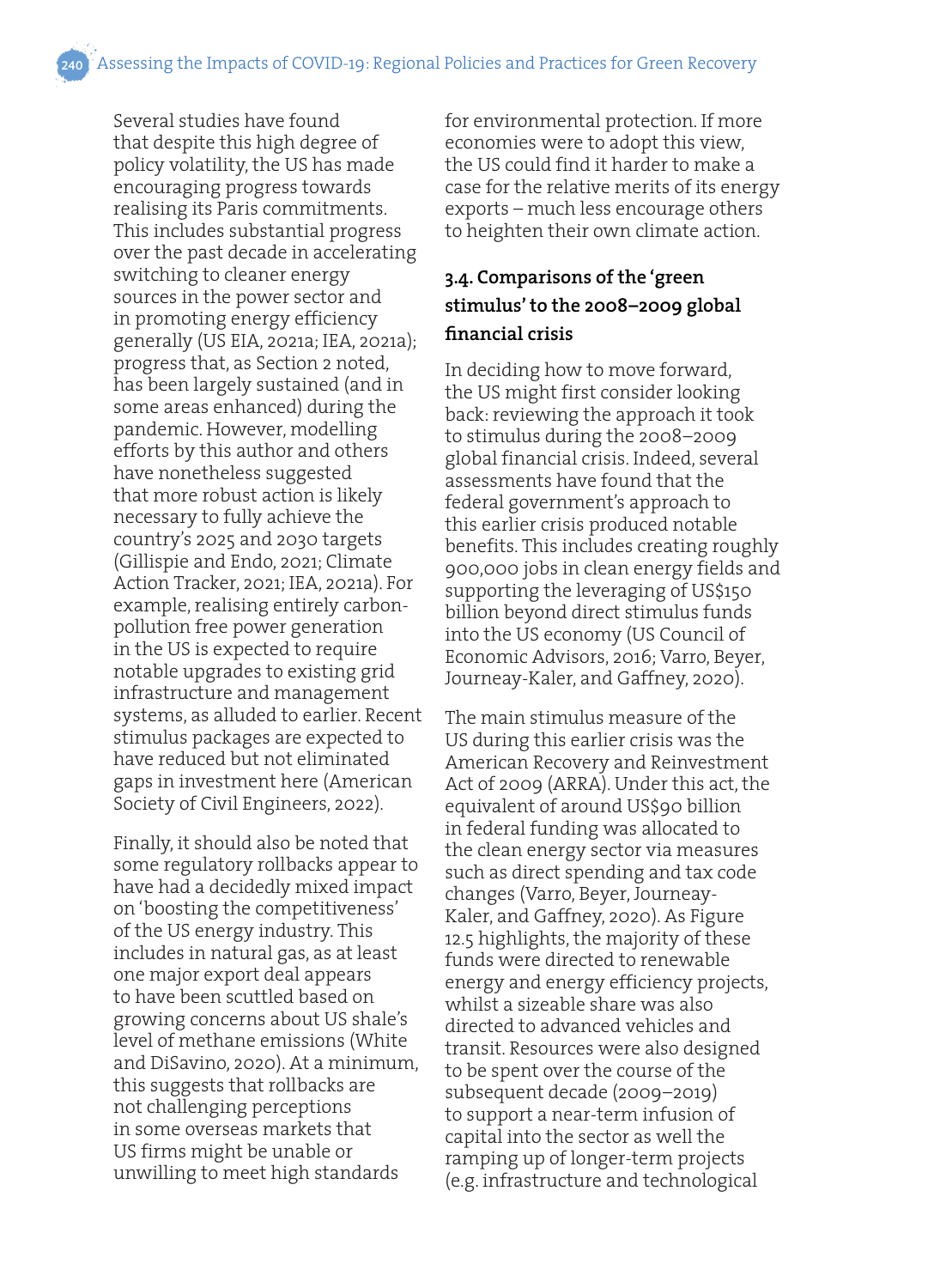

#### **Figure 12.5 Clean Energy Budget by Sector in the American Recovery and Reinvestment Act**

Source: Varro, Beyer, Journeay-Kaler, and Gaffney (2020).

research and development) (Congressional Budget Office, 2015; Jaeger, Westphal, and Park, 2020). Related to this design aspect, the IEA has noted that the ARRA also helped to enhance the market case for investing in US energy infrastructure projects by guaranteeing a 'longterm, stable, regulated rate of return' on such investments (Varro, Beyer, Journeay-Kaler, and Gaffney, 2020).

Such an approach has several notable divergences from the US approach to the COVID-19 crisis to date. The first – and perhaps most glaring – is the ARRA's greater overall commitment to stimulus that explicitly targeted clean energy projects. In real dollar terms, the White House Council of Economic Advisors estimates that roughly one-eighth of the ARRA's total funds were ultimately directed to clean energy projects (US Council of Economic Advisors, 2016; Office of the Press Secretary, 2016). To put this in perspective: if clean energy projects had received a similar share of US COVID-19 relief spending to date, this amount would exceed US\$600 billion. Less apparent, though no less relevant, is the extent to which the ARRA's stimulus also represented a bold vision for systemic change. For example, whilst both the ARRA and US COVID-19 relief packages have directed support to ongoing national initiatives, the ARRA incorporated more ambitious objectives for supporting new public- and privatesector undertakings that might disrupt energy demand and pricing patterns.

This included projects linked to not-yet-commercially-viable technologies, perhaps most notably several for decarbonising the power sector (Jaeger, Westphal, and Park, 2020). Arguably, the gap between the technologies we need for decarbonising the power sector and the technologies that we already have is significantly smaller than it was in 2008, suggesting that reduced spending on this specific push in COVID-19 relief may simply reflect smaller expected returns-oninvestment.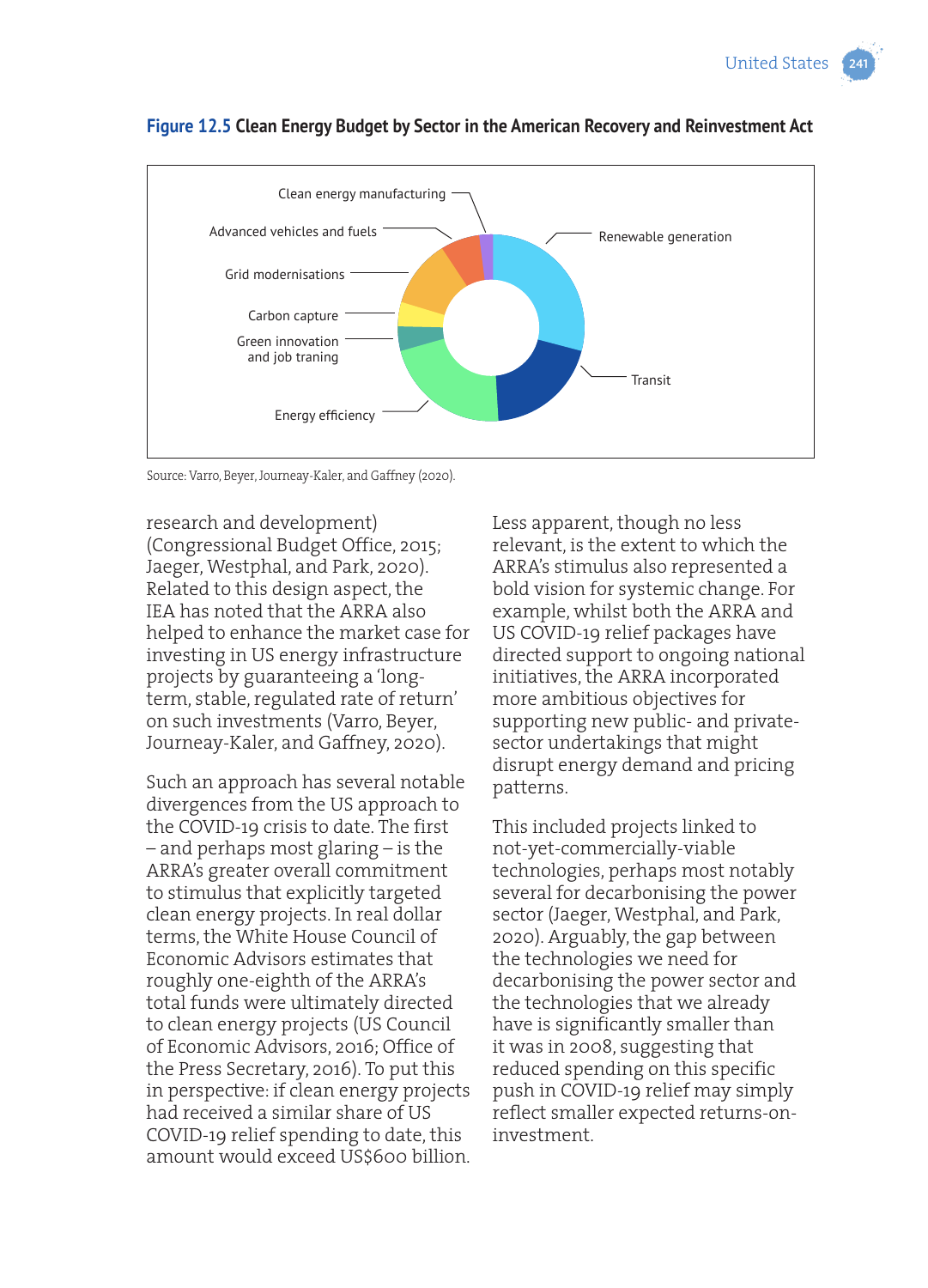However, the US' COVID-19 response has also yet to incorporate a comparable push focused on a different, still carbon-intensive end-use – raising questions about potential missed opportunities to position the US as a global leader in innovation.

Indeed, when thinking about the way forward, it is worth noting that several key low-carbon technologies – including solar PV and lithium batteries – have seen both their relative capacities and prices improve markedly over the past decade. This suggests that at least some of the conditions necessary for unlocking new energy consumption and production patterns are even more favourable now than they were in 2009, as are opportunities for jumpstarting the rise of new industries (Jaeger, Westphal, and Park, 2020).

Thus, an enhanced US commitment to green growth in the current recovery might yield new – and even surprising – benefits for the US economy, including in job creation. In the context of once again rising global energy demand, such a commitment might also prove critical to helping the country sustain and grow its role as an important energy partner.

#### **4. Recommendations**

As the COVID-19 pandemic enters its third year, the US continues to grapple with the need for new and greater policy attention on managing the crisis on several fronts. Perhaps most pressing is the task of getting the domestic outbreak under control. Yet alongside this, decision makers

must also confront growing questions about how to address the country's uneven and as-of-yet incomplete economic recovery. This includes questions about the potential merits – and risks – of approving any nextround stimulus.

Sections 2 and 3 noted several ways in which clean energy transitions benefit US recovery from the COVID-19 pandemic. To that end, additional policy support for accelerating such transitions could be a good investment, not just a new expense – if it has the right design. This section makes three recommendations as to what this should look like.

First, policy 'support' does not necessarily mean new spending; it can also mean addressing conditions that undermine the competitiveness of otherwise desired goods and services. US demand for cleaner energy sources has shown remarkable resilience during the pandemic, whilst investment in relevant new domestic capacity – especially wind and solar – appears to be picking up steam. This suggests that, to an extent, the task at hand for the US government is to not undercut already-encouraging sector growth trends. Yet as Sections 2 and 3 suggested, some regulatory changes from the 2020–2021 period risk doing exactly that by favouring 'brown' development strategies. The relatively 'low-hanging fruit' here is restoring earlier US environmental protection rules, strengthening market signals about the advantages of switching to low-carbon technologies.

To take this idea further, the Biden administration should also consider enhancing ongoing energy market and policy reform dialogues with counterparts in Asia. A more explicit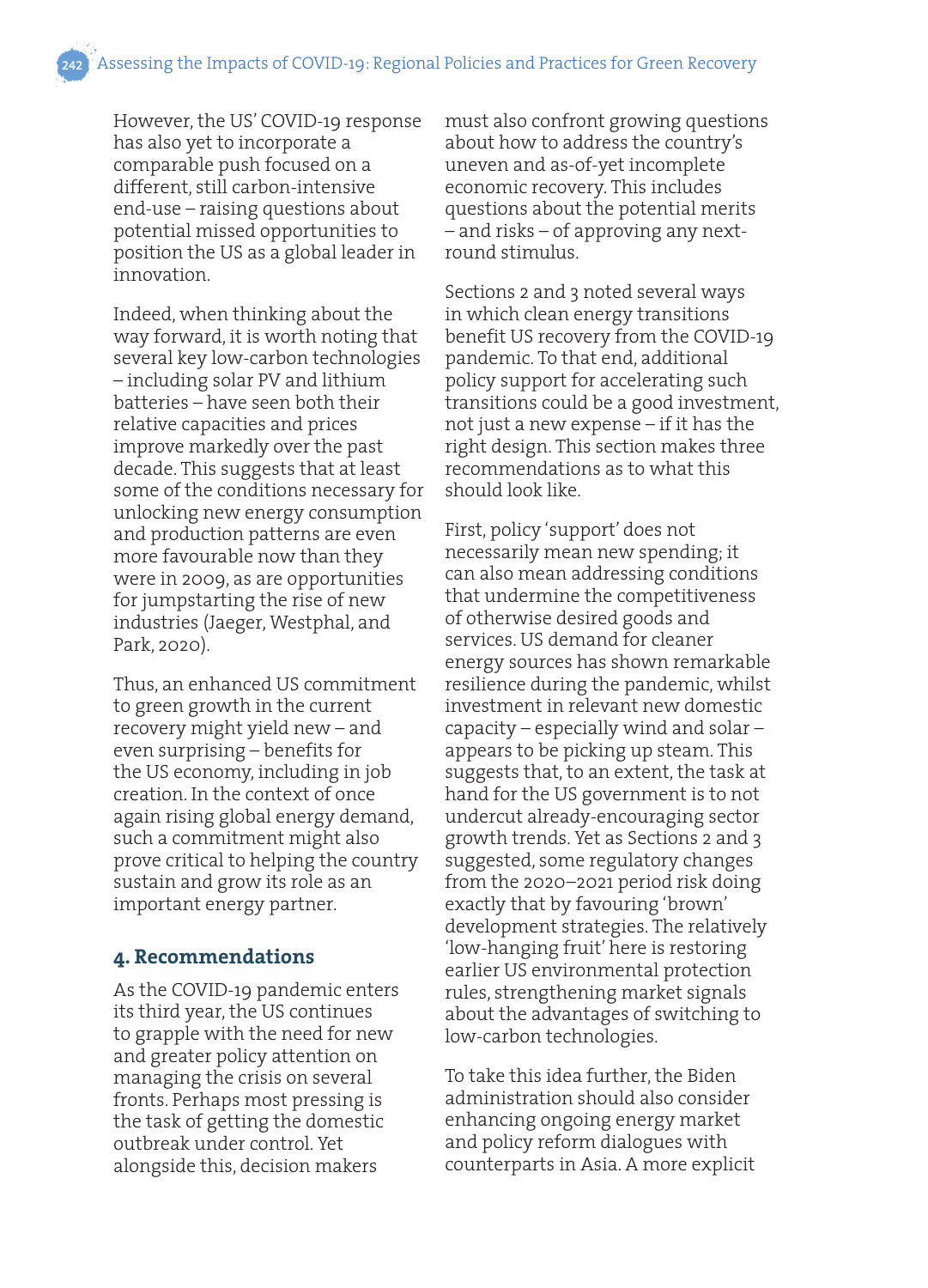focus on identifying regional best practices in accelerating low-carbon transitions, for example, could help all countries involved to adopter smarter – not just more extensive – regulations around goals such as reducing GHG emissions. In turn, this could also help with growing US-Asia clean energy trade by reducing the prospect that ill-suited or overly byzantine regulations act as barriers to green development.

Second, spending on infrastructure should be regarded as a force multiplier. Current trends in the growth of the US clean energy sector are encouraging but still not enough to deliver on existing US – much less global – decarbonisation plans. 'Building back better' is thus likely to require an additional catalyst, where (as suggested earlier) available infrastructure can shape what is possible.

A targeted push to upgrade power grids and other energy infrastructure would enable fuel inputs to be used more efficiently, address barriers to using wind and solar, and support larger aims for electrifying the economy – outcomes that could help speed up decarbonisation and heighten interests in additional clean consumption tools. Such a push could also create some jobs immediately and generate more new jobs over the long term. Proposed resources for infrastructure projects in pending Congressional legislation could thus have a transformative impact on the US and should be approved in full. Meanwhile, this need for new and more modern infrastructure is not uniquely American. US-backed initiatives, such as Clean EDGE Asia, and organisations, such as USAID and USTDA, are already working

with partners in Asia on how to address their own infrastructure gaps; enhanced support here could be invaluable to unlocking new consumption patterns, and in turn, opportunities for increasing US exports to the world's fastest growing region.

Third, a well-placed bet on emerging technologies could yield significant returns. Several sectors of the US economy could benefit from increased support for their cutting-edge projects and tools. Yet, one that seems particularly ripe is transportation, given the twin considerations of robust US and Asian demand growth and several promising technologies for radically decarbonising the sector. Standing in the way of this 'match made in heaven' though are questions about needs for select additional breakthroughs. This includes ongoing challenges in improving battery capacities, as well as making relevant technologies more affordable in general.5

Whoever tackles these challenges first could have a golden opportunity to corner a growing market. To that end, the Biden administration should consider making a strategic push to boost relevant US industrial capacities, including via resourcing new public-private partnerships with the expressed aim of advancing breakthroughs in hydrogen and other energy storage technologies.

<sup>5</sup> Establishing the appropriate enabling infrastructure (e.g. charging stations) is of course an additional task here but is not re-raised here to avoid repetition with the preceding point.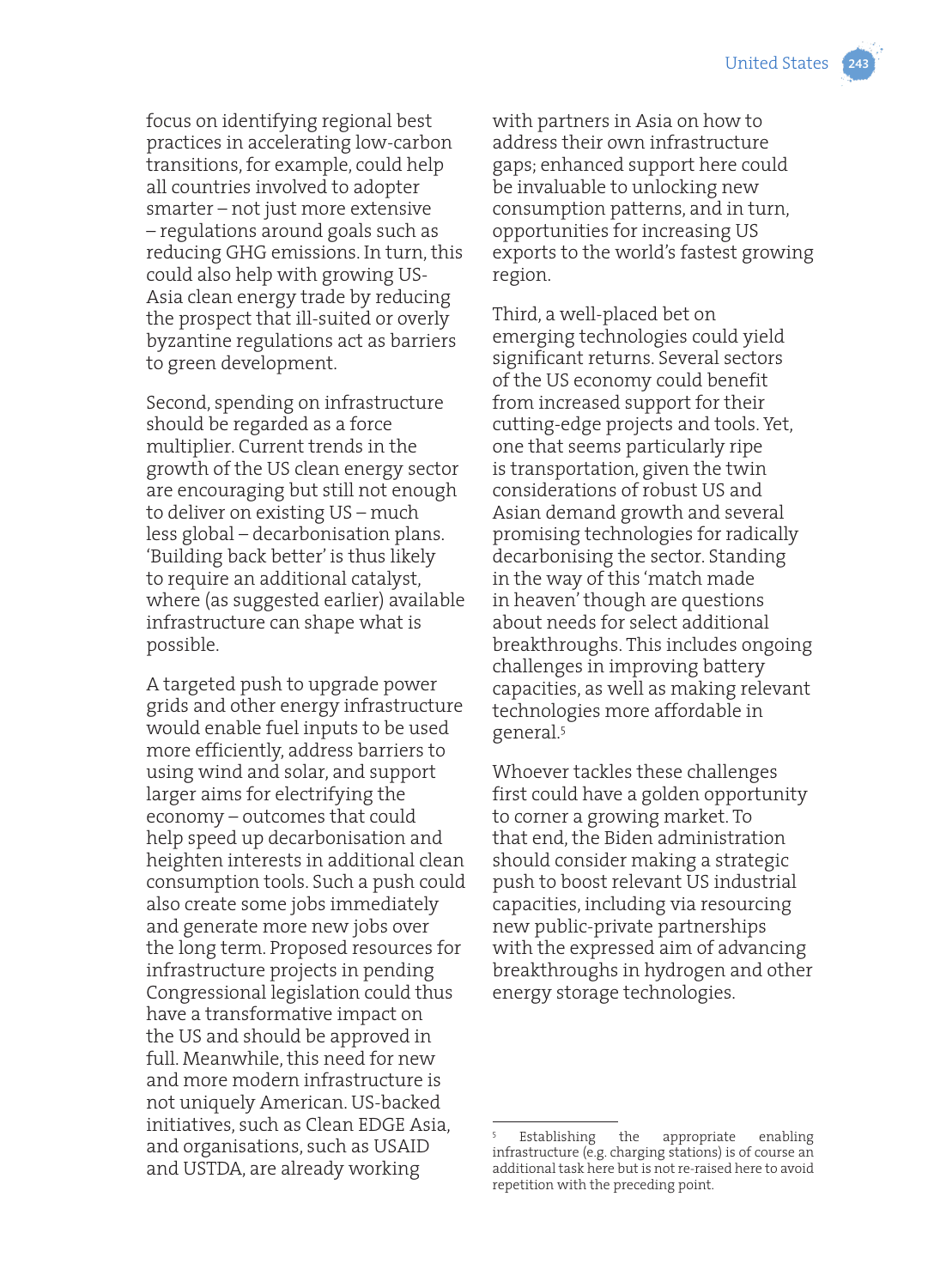Here, closer cooperation with partners in Asia could also prove especially meaningful, as countries such as Australia, the Republic of Korea, and Japan have demonstrated innovative strengths in these fields.

All three of these recommendations envision a high return on investment and are designed to build on both current opportunities and insights from the response to the 2008–2009 financial crisis. Yet, in returning to the example of this past, it also should be kept in mind that not all projects tied to the ARRA ultimately bore fruit. As observed by scholars at the World Resources Institute, the

legislation's bet on concentrated solar power projects, for example, was 'not as successful as hoped', whilst US\$1.3 billion of the US\$3.4 billion that was allocated to carbon capture and storage projects was ultimately returned when projects were unable to meet benchmarks (Jaeger, Westphal, and Park, 2020). Thus, an additional takeaway from the 2008–2009 response for the current crisis is that whilst industrial policy can yield significant net benefits, its specific outcomes are by no means guaranteed. This is something that should encourage decision makers to regularly review key stimulus programmes and adjust focuses as needed – but not necessarily discourage them from betting big on innovation.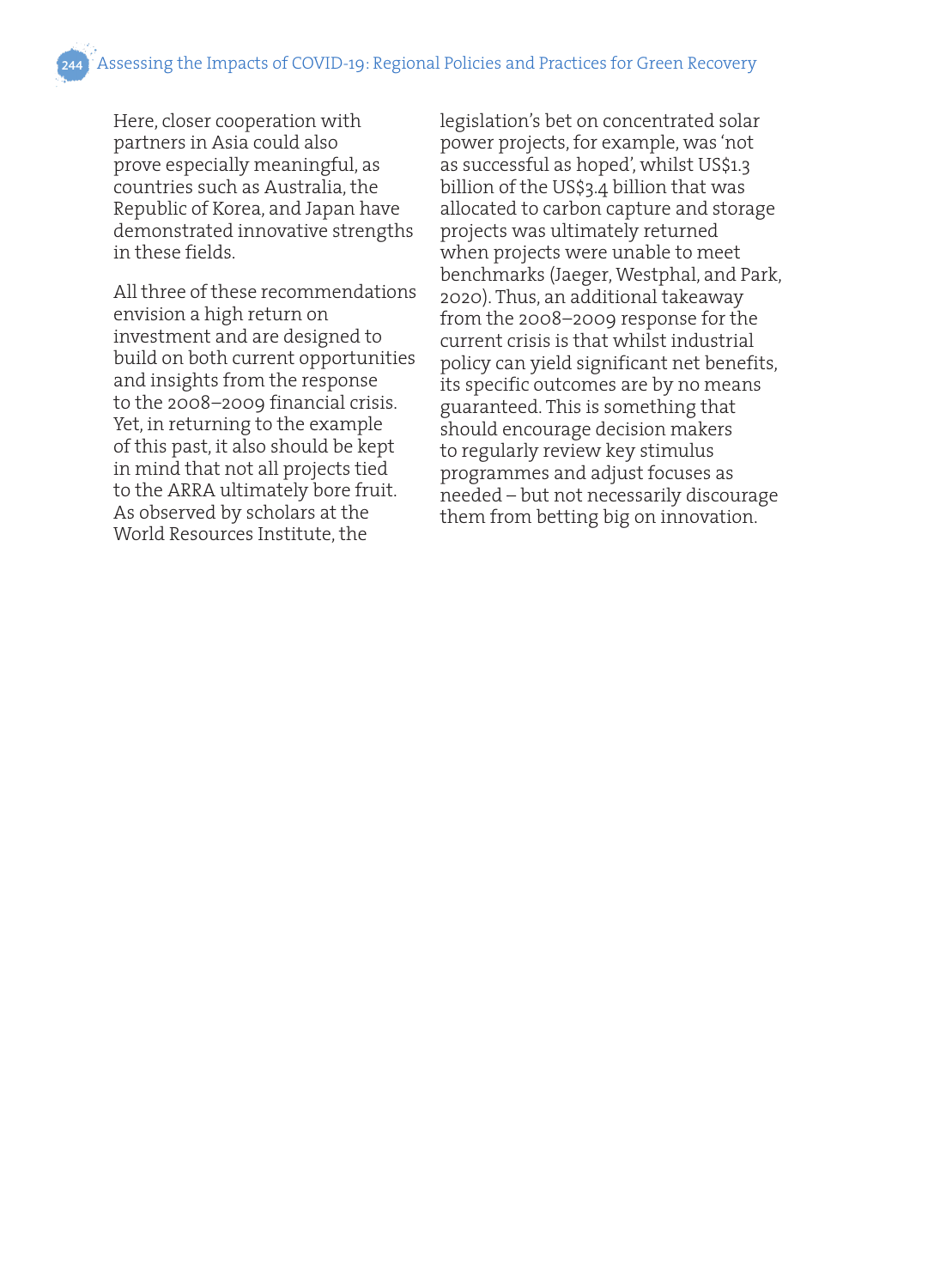

# **REFERENCES**

- Agrawala, S., D. Dussaux, and N. Monti (2020), What Policies for Greening the Crisis Response and Economic Recovery? Lessons Learned from Past Green Stimulus Measures and Implications for the COVID-19 Crisis, 27 May. Organisation for Economic Co-operation and Development. http:// www.oecd.org/officialdocuments/publicdisplaydocumentpdf/?cote=ENV/ WKP(2020)11&docLanguage=En (accessed 31 December 2021).
- Baily, M.N. (2020), How to Boost Long-run Growth After COVID-19, 16 December. Brookings Institution. https://www.brookings.edu/research/ how-to-boost-long-run-growth-after-covid-19/ (accessed 31 December 2021).
- Bailout Watch (2021), Fossil Fuel Firms Slashed Nearly 60,000 Jobs In 2020 While Pocketing \$8.2 Billion Tax Bailout, 2 April. Bailout Watch. https:// bailoutwatch.org/analysis/fossil-fuel-firmsslashed-nearly-60000-jobsin-2020 (accessed 31 December 2021).
- Butler, D., S. Mufson, and D. MacMillan (2020), How the Cares Act Gave Millions to Energy Companies with No Strings Attached, 6 October 2020. Washington Post. https://www.washingtonpost.com/climateenvironment/2020/10/06/cares-act-money-companies/
- Cahill, B. (2022), What to Expect from Shale This Year, 6 January. Center for Strategic and International Studies. https://www.csis.org/analysis/ what-expect-shale-year#:~:text=Crude%20oil%20production%20in%20 the,more%20disciplined%20and%20resilient%20industry (accessed 9 January 2022).
- Climate Action Tracker (2021), USA: Country Summary, 4 November. New Climate Institute and Climate Analytics. https://climateactiontracker.org/ countries/usa/ (accessed 9 January 2022).
- Congress (2020), Consolidated Appropriations Act, 2021, H.R.133, 117th Congress. https://www.congress.gov/bill/116th-congress/house-bill/133/ text (accessed 31 December 2021).
- Congressional Budget Office (2015), Estimated Impact of the American Recovery and Reinvestment Act on Employment and Economic Output in 2014. Congressional Budget Office. February 2015. https://www.cbo.gov/ sites/default/files/114th-congress-2015-2016/reports/49958-ARRA.pdf (accessed 31 December 2021).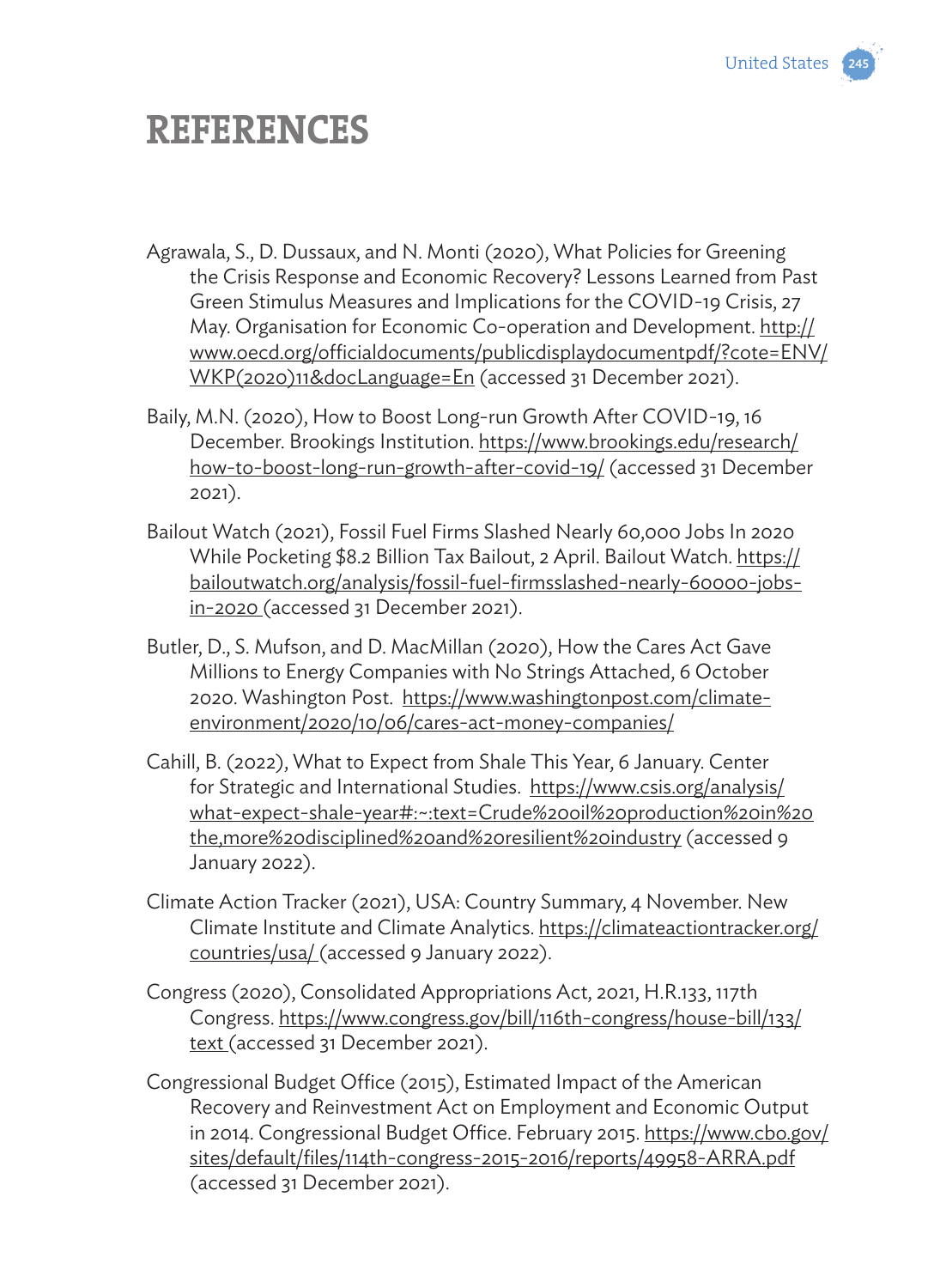- DeConcini, C. and J. Neuberger (2020), Oil & Gas Win, Clean Energy Loses in U.S. COVID-19 Response, 10 June. World Resources Institute. https:// www.wri.org/blog/2020/06/coronavirus-stimulus-packages-cleanenergy (accessed 30 October 2020).
- Dingel, J.I. and B. Neiman (2020), How Many Jobs Can be Done at Home? June 2020. National Bureau of Economic Research. https://www.nber. org/system/files/working\_papers/w26948/w26948.pdf (accessed 31 January 2021).
- Executive Office of the President (2021), 'Executive Order No. 14037: Strengthening American Leadership in Clean Cars and Trucks,' F*ederal Register* 86(151), 5 August. https://www.federalregister.gov/ documents/2021/08/10/2021-17121/strengthening-american-leadershipin-clean-cars-and-trucks (accessed 31 December 2021).
- Groom, N. (2020), Trump Admin Slaps Solar, Wind Operators with Retroactive Rent Bills, 17 May 2020. Reuters. https://www.reuters.com/ article/us-usa-interior-renewables/trump-admin-slaps-solar-windoperators-with-retroactive-rent-bills-idUSKBN22U0FW (accessed 31 December 2021).
- Gillispie, C. and S. Endo (2021). 'United States Country Report', in S. Kimura and H. Phoumin (eds.), Energy Outlook and Energy Savings Potential in East Asia. Jakarta: Economic Research Institute for ASEAN and East Asia. https://www.eria.org/uploads/media/Books/2021-Energy-Outlookand-Saving-Potential-East-Asia-2020/Energy-Outlook-and-Saving-Potential-East-Asia-2020-1504.pdf (accessed 9 January 2022).
- Guyot, K. and I.V. Sawhill (2020), Telecommuting Will Likely Continue Long After the Pandemic, 6 April. Brookings. https://www.brookings.edu/blog/ up-front/2020/04/06/telecommuting-will-likely-continue-long-afterthe-pandemic/ (accessed 30 October 2020).
- HHS Press Office (2020), Secretary Azar Declares Public Health Emergency for United States for 2019 Novel Coronavirus, 31 January. US Department of Health and Human Services. https://www.hhs.gov/about/ news/2020/01/31/secretary-azar-declares-public-health-emergency-us-2019-novel-coronavirus.html (accessed 30 October 2020).
- Institute for Health Metrics and Evaluation (2022), Covid-19 Projections: United States, 8 January. University of Washington. https://covid19. healthdata.org/united-states-of-america (accessed 8 January 2022).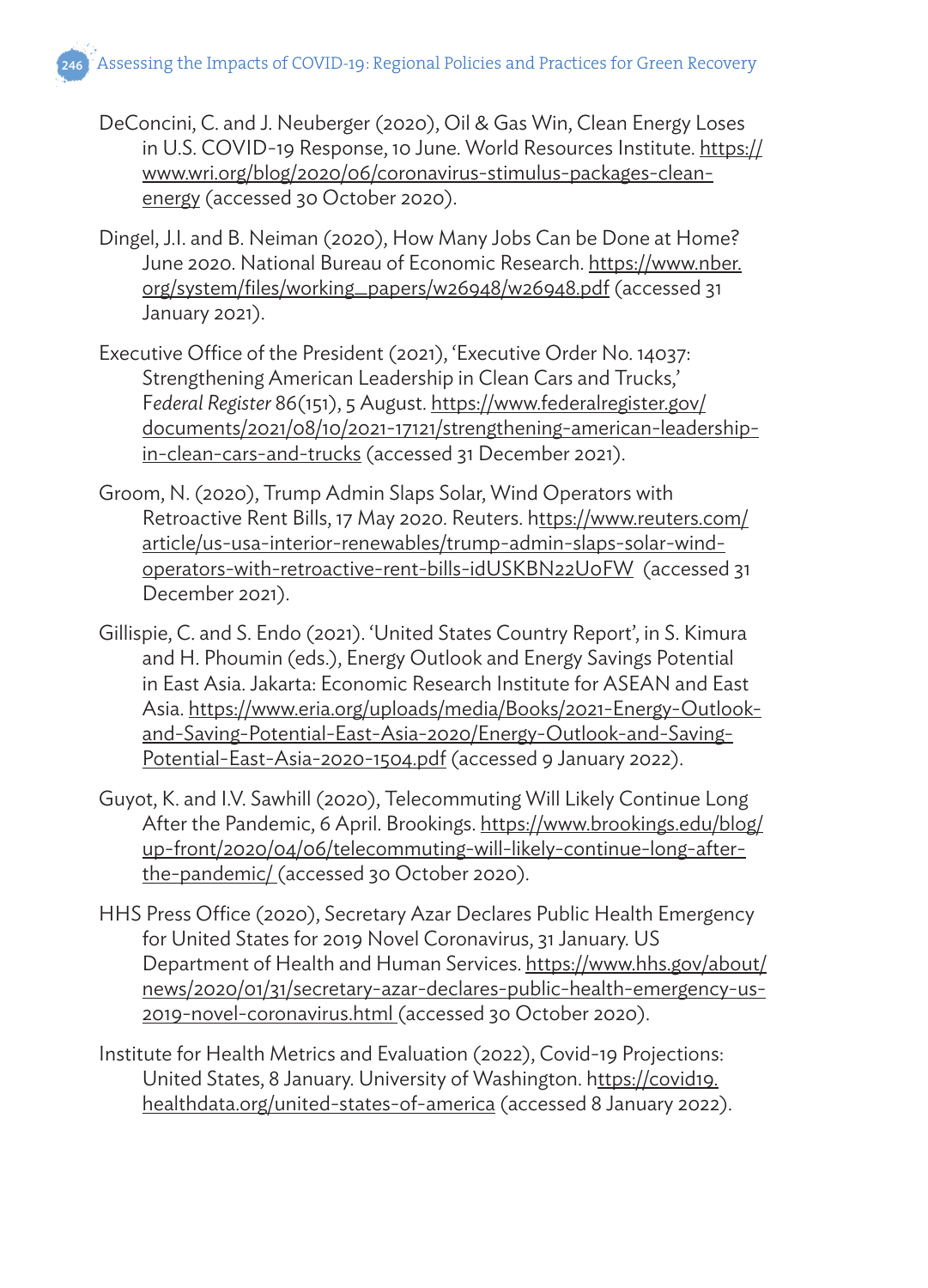

- International Energy Agency (IEA) (2020a), World Energy Investment 2020: Key Findings. Paris: IEA. https://www.iea.org/reports/world-energyinvestment-2020/key-findings (accessed 30 October 2020).
- IEA (2020b), Investment Estimates for 2020 Continue to Point to a Record Slump in Spending, 23 October. Paris: IEA. https://www.iea.org/articles/ investment-estimates-for-2020-continue-to-point-to-a-record-slumpin-spending (accessed 30 October 2020).
- IEA (2020c), Energy Investment by Sector in Select Markets, 2019 and 2020. Paris: IEA. https://www.iea.org/data-and-statistics/charts/energyinvestment-by-sector-in-select-markets-2019-and-2020 (accessed 30 October 2020).
- IEA (2021a), Sustainable Recovery Tracker: Key Findings. October 2021. Paris: IEA. https://www.iea.org/reports/sustainable-recovery-tracker/keyfindings
- IEA (2021b), World Energy Investment 2021. June. Paris: IEA. https://iea.blob. core.windows.net/assets/5e6b3821-bb8f-4df4-a88b-e891cd8251e3/ WorldEnergyInvestment2021.pdf (accessed 9 January 2021).
- IEA (2021c), World Energy Outlook 2021. October. Paris: IEA. https://iea. blob.core.windows.net/assets/4ed140c1-c3f3-4fd9-acae-789a4e14a23c/ WorldEnergyOutlook2021.pdf (accessed 9 January 2021)
- International Monetary Fund (IMF) (2020), Policy Responses to COVID-19. 24 October. Washington, DC: IMF. https://www.imf.org/en/Topics/imf-andcovid19/Policy-Responses-to-COVID-19 (accessed 30 October 2020).
- Jaeger, J., M.I. Westphal, and C. Park (2020), Lessons Learned on Green Stimulus: Case Studies from the Global Financial Crisis, November 2020. World Resources Institute. https://files.wri.org/s3fs-public/ lessons-learned-on-green-stimulus-case-studies-from-the-globalfinancial-crisis.pdf?5gDebandVTpi8eM8XtXwLE7jjZem2DPI (accessed 31 December 2021).
- Kusnetz, N. (2021). Fossil Fuel Companies Took Billions in U.S. Coronavirus Relief Funds but Still Cut Nearly 60,000 Jobs, 2 April 2021. Inside Climate News. https://insideclimatenews.org/news/02042021/fossil-fuelcompanies-took-billions-in-u-s-coronavirus-relief-funds-but-still-cutnearly-60000-jobs/ (accessed 31 December 2021).
- McCormick, M. (2020), US Energy Industry Loses Jobs While Other Sectors Gain, 3 July. Financial Times. https://www.ft.com/content/e08129d2-a4df-446a-9480-0cbeee29022d (accessed 1 November 2020).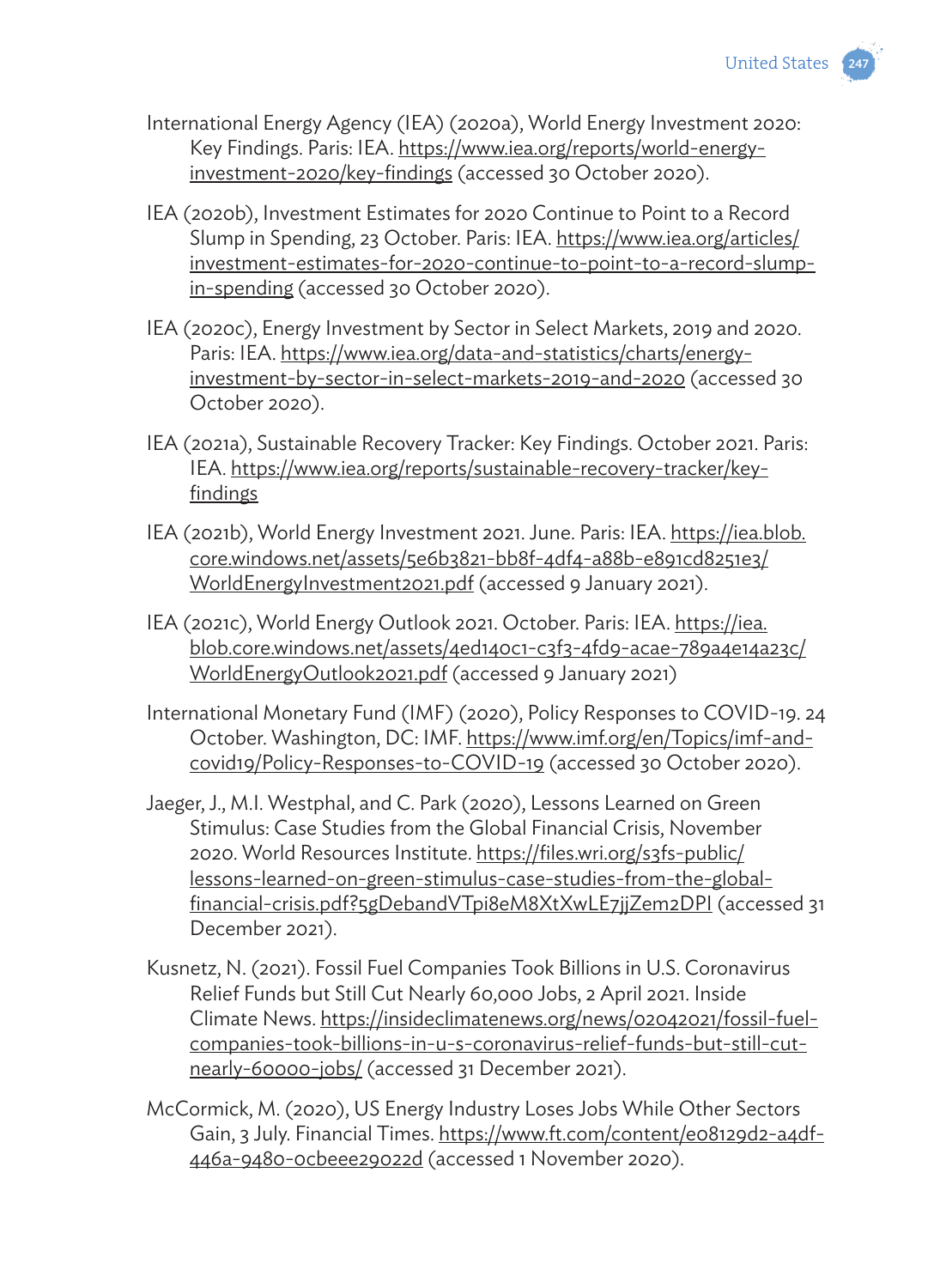Mutikani, L. (2020), What to Know About the Report on America's COVIDhit GDP, 31 July. World Economic Forum. https://www.weforum.org/ agenda/2020/07/covid-19-coronavirus-usa-united-states-econamygdp-decline/ (accessed 30 October 2020).

- Office of the Press Secretary (2016), Fact Sheet: The Recovery Act Made The Largest Single Investment In Clean Energy In History, Driving The Deployment Of Clean Energy, Promoting Energy Efficiency, And Supporting Manufacturing, 25 February. White House. https:// obamawhitehouse.archives.gov/the-press-office/2016/02/25/factsheet-recovery-act-made-largest-single-investment-clean-energy (accessed 9 January 2022).
- Reuters Staff (2020), U.S. Clean Energy Sector Loses 18% of Jobs During Pandemic - Report, 16 June. Thomson Reuters. https://www.reuters. com/article/usa-clean-energy-jobs-idUSL1N2DS18M (accessed 1 November 2020).
- Runyon, J. (2021), Last-Minute Stimulus Deal in US Extends Clean Energy Tax Credits, 4 January 2021. Renewable Energy World. https://www. renewableenergyworld.com/solar/last-minute-stimulus-deal-in-usextends-clean-energy-tax-credits/#gref
- Shieber, J. (2020), New Stimulus Bill Includes \$35.2 billion for New Energy Initiatives, 21 December. Tech Crunch. https://techcrunch. com/2020/12/21/new-stimulus-bill-includes-35-2-billion-for-newenergy-initiatives (accessed 31 December 2021).
- US BEA (2020a), Gross Domestic Product (Third Estimate), Corporate Profits (Revised), and GDP by Industry, Second Quarter 2020, 30 September. US BEA. https://www.bea.gov/news/2020/gross-domesticproduct-third-estimate-corporate-profits-revised-and-gdp-industryannual (accessed 1 November 2020).
- US BEA (2020b), Gross Domestic Product (Third Estimate), Corporate Profits (Revised), and GDP by Industry, Third Quarter 2020, 22 December. US BEA. https://www.bea.gov/news/2020/gross-domesticproduct-third-estimate-corporate-profits-revised-and-gdp-industrythird (accessed 31 December 2021).
- US BEA (2021), Gross Domestic Product (Third Estimate), Corporate Profits (Revised Estimate), and GDP by Industry, Third Quarter 2021, 22 December. US BEA. https://www.bea.gov/news/2021/gross-domesticproduct-third-estimate-gdp-industry-and-corporate-profits-revised-3rd (accessed 9 January 2022).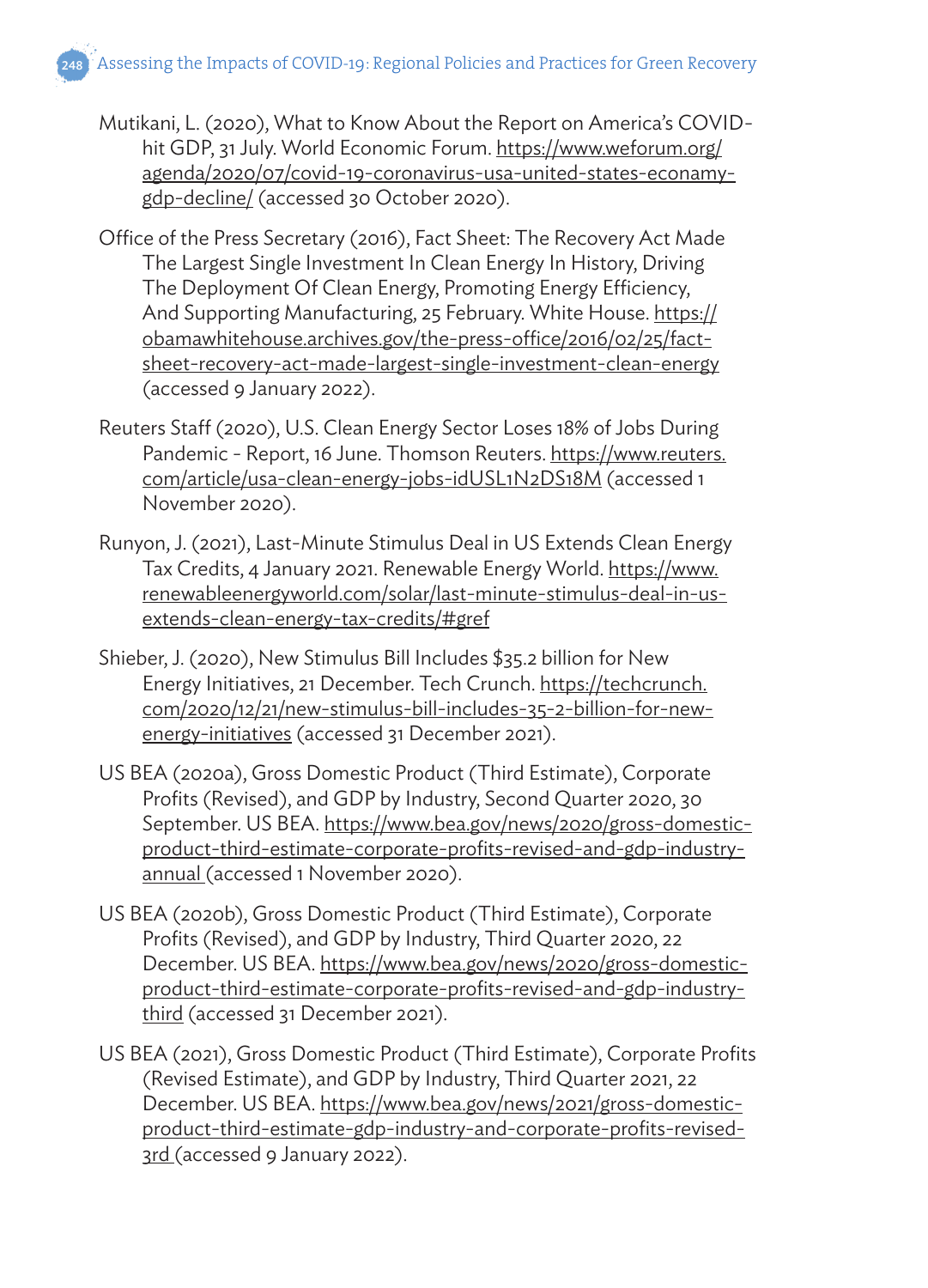

- United States Bureau of Labor Statistics (US BLS) (2021), The Employment Situation – December 2020, 8 January 2021. US Department of Labor. https://www.bls.gov/news.release/archives/empsit\_01082021.pdf (accessed 9 January 2022).
- US BLS (2022), Current Employment Statistics Highlights, 4 February 2022. US Department of Labor. https://www.bls.gov/web/empsit/ceshighlights.pdf (accessed 5 February 2022).
- United States Centers for Disease Control and Prevention (US CDC) (2022), United States COVID-19 Cases and Deaths by State: Reported to the CDC since January 21, 2020. US CDC. https://covid.cdc.gov/covid-datatracker/#cases\_casesinlast7days (accessed 9 January 2022).
- US Council of Economic Advisors (2016), A Retrospective Analysis of Clean Energy Investments in the Recovery Act, 25 February. Executive Office of the President of the United States. https://obamawhitehouse.archives. gov/sites/default/files/ page/files/20160225\_cea\_final\_clean\_energy\_ report.pdf (accessed 9 January 2022).
- United States Department of Energy (US DOE) (2021), United States Energy & Employment Report 2021. US DOE. https://www.energy.gov/sites/ default/files/2021-07/USEER%202021%20Main%20Body.pdf (accessed 31 December 2021).
- United States Energy Information Administration (US EIA) (n.d.), Primary Energy Consumption by Source, 1949-2020. US EIA. https://www.eia.gov/ totalenergy/data/browser/index.php?tbl=T01.03#/?f=A&start=1949&end =2020&charted=1 (accessed 9 January 2022).
- US EIA (2020a), Annual Energy Outlook 2020, January 2020. US EIA. https:// www.eia.gov/outlooks/aeo/pdf/AEO2020%20Full%20Report.pdf (accessed 9 January 2022).
- US EIA (2020b), Short-Term Energy and Winter Fuels Outlook, 6 October. US EIA. https://www.eia.gov/outlooks/steo/special/winter/2020\_Winter\_ Fuels.pdf (accessed 1 November 2020).
- US EIA (2020c), October 2020 Short-Term Energy Outlook. US EIA. https:// www.eia.gov/outlooks/steo/pdf/steo\_full.pdf (accessed 1 November 2020).
- US EIA (2020d), U.S. Energy Facts Explained. US EIA. https://www.eia.gov/ energyexplained/us-energy-facts/#:~:text=After%20record%20high%20 energy%20production,primary%20energy%20production%20in%202019 (accessed 30 October 2020).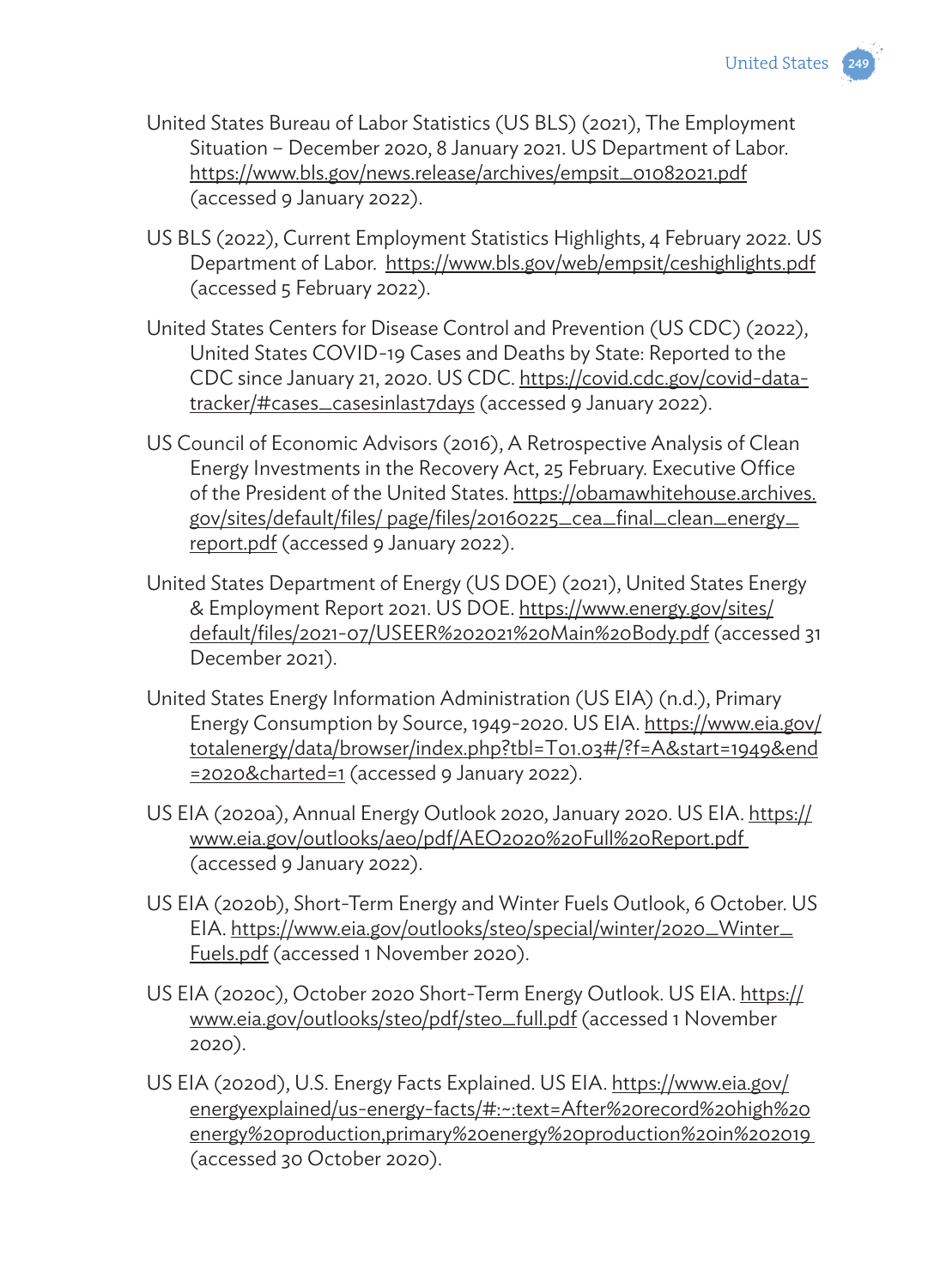Assessing the Impacts of COVID-19: Regional Policies and Practices for Green Recovery

- US EIA (2021a), Annual Energy Outlook 2021, February 2021. US EIA. https:// www.eia.gov/outlooks/aeo/pdf/AEO\_Narrative\_2021.pdf (accessed 9 January 2022).
- US EIA (2021b), Annual U.S. Coal Exports Drop 26% Between 2019 and 2020, 11 March. US EIA. https://www.eia.gov/todayinenergy/detail. php?id=50620 (accessed 31 December 2021).
- US EIA (2021c), In 2020, the United States Produced the Least CO2 Emissions from Energy in Nearly 40 Years, 30 December. US EIA. https://www.eia.gov/todayinenergy/detail.php?id=50626 (accessed 31 December 2021).
- US EIA (2021d), Renewables Became the Second-Most Prevalent U.S. Electricity Source in 2020, 23 December. US EIA. https://www.eia.gov/ todayinenergy/detail.php?id=50622 (accessed 31 December 2021).
- US EIA (2021e), The United States Installed More Wind Turbine Capacity in 2020 than in Any Other Year, 28 December. US EIA. https://www.eia. gov/todayinenergy/detail.php?id=50624 (accessed 31 December 2021).
- US EIA (2021f), U.S. Energy Consumption Fell by a Record 7% in 2020, 5 April. US EIA. https://www.eia.gov/todayinenergy/detail.php?id=47397 (accessed 9 January 2022).
- US EIA (2021g), U.S. Fossil Fuel Consumption Fell by 9% in 2020, the Lowest Level in Nearly 30 Years, 6 July. US EIA. https://www.eia.gov/ todayinenergy/detail.php?id=48596 (accessed 9 January 2021).
- US EIA (2021h), U.S. Energy-Related Carbon Dioxide Emissions, 2020, 22 December. US EIA. https://www.eia.gov/environment/emissions/carbon/ (accessed 9 January 2022).
- US EIA (2021x), In 2020, U.S. coal production fell to its lowest level since 1965, 14 July. US EIA. https://www.eia.gov/todayinenergy/detail. php?id=48696 (accessed 9 January 2022).
- US EIA (2021y), Annual U.S. Natural Gas Production Decreased by 1% in 2020, 2 March. US EIA. https://www.eia.gov/todayinenergy/detail. php?id=46956 (accessed 9 January 2022).
- United States Government Accountability Office (US GAO) (2021a), Covid-19: Additional Actions Needed to Improve Accountability and Program Effectiveness of Federal Response, October. US GAO. https:// www.gao.gov/assets/gao-22-105051.pdf (accessed 9 January 2021).